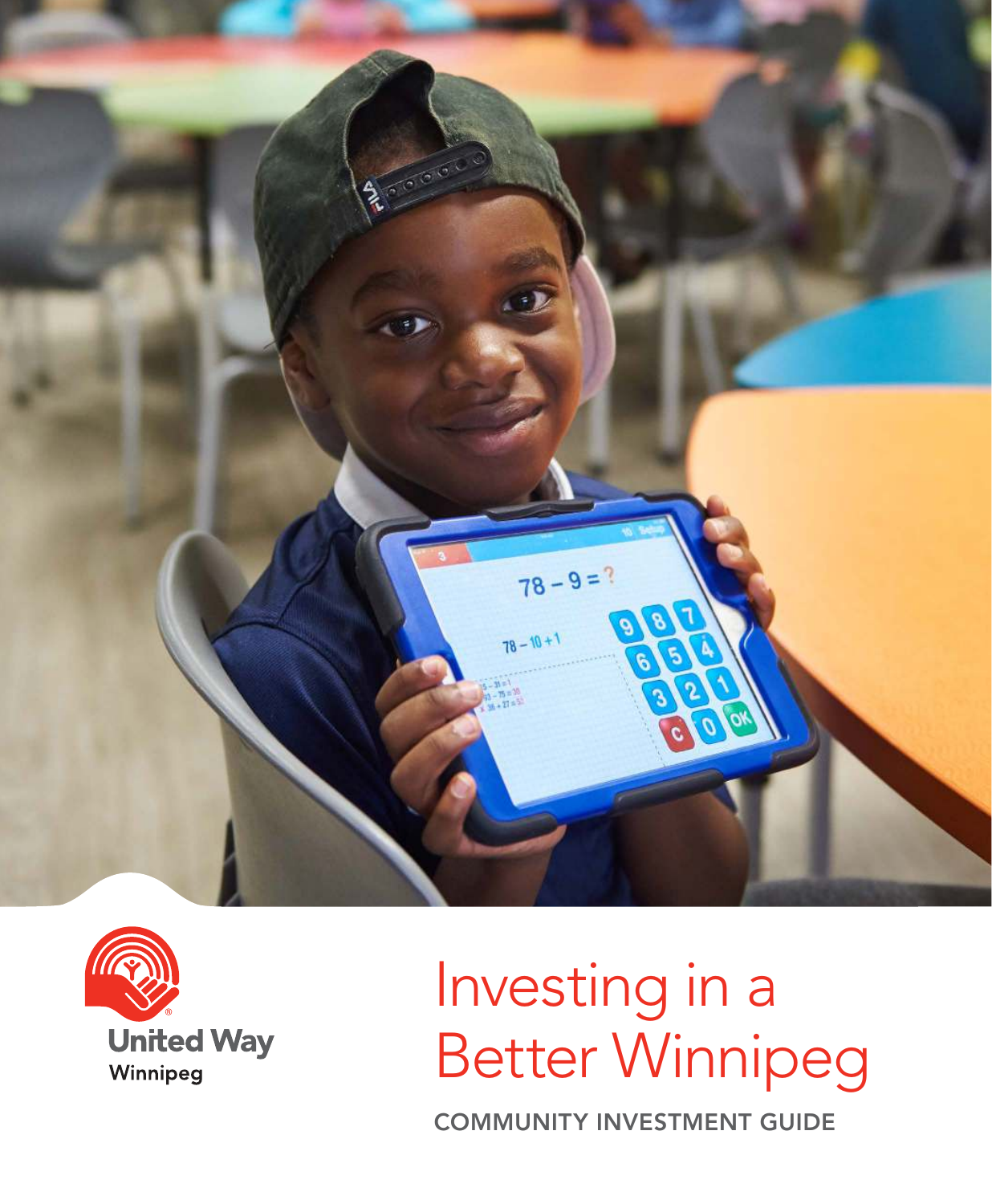

United Way Winnipeg provides sustained, core, and program funding to the essential network of agencies you will find in this guide. Through the generosity of Winnipeggers, these agencies remain open and available to provide much-needed help to our friends, families, co-workers, and even ourselves. Thank you.



ON AVERAGE, SOMEONE IN WINNIPEG GETS HELP FROM A UNITED WAY WINNIPEG AGENCY.

# Community volunteers help to steward our investments to make sure donations are making the biggest impact possible in our community.

Each year, about 100 United Way Winnipeg Agency Liaison Volunteers (ALVs) spend hundreds of hours meeting with each agency receiving United Way Winnipeg donor dollars to review progress and activities and understand the outcomes achieved through our investment strategies. ALVs attend training opportunities hosted by United Way Winnipeg to increase knowledge of Winnipeg's nonprofit sector and best practises of effective organizations.

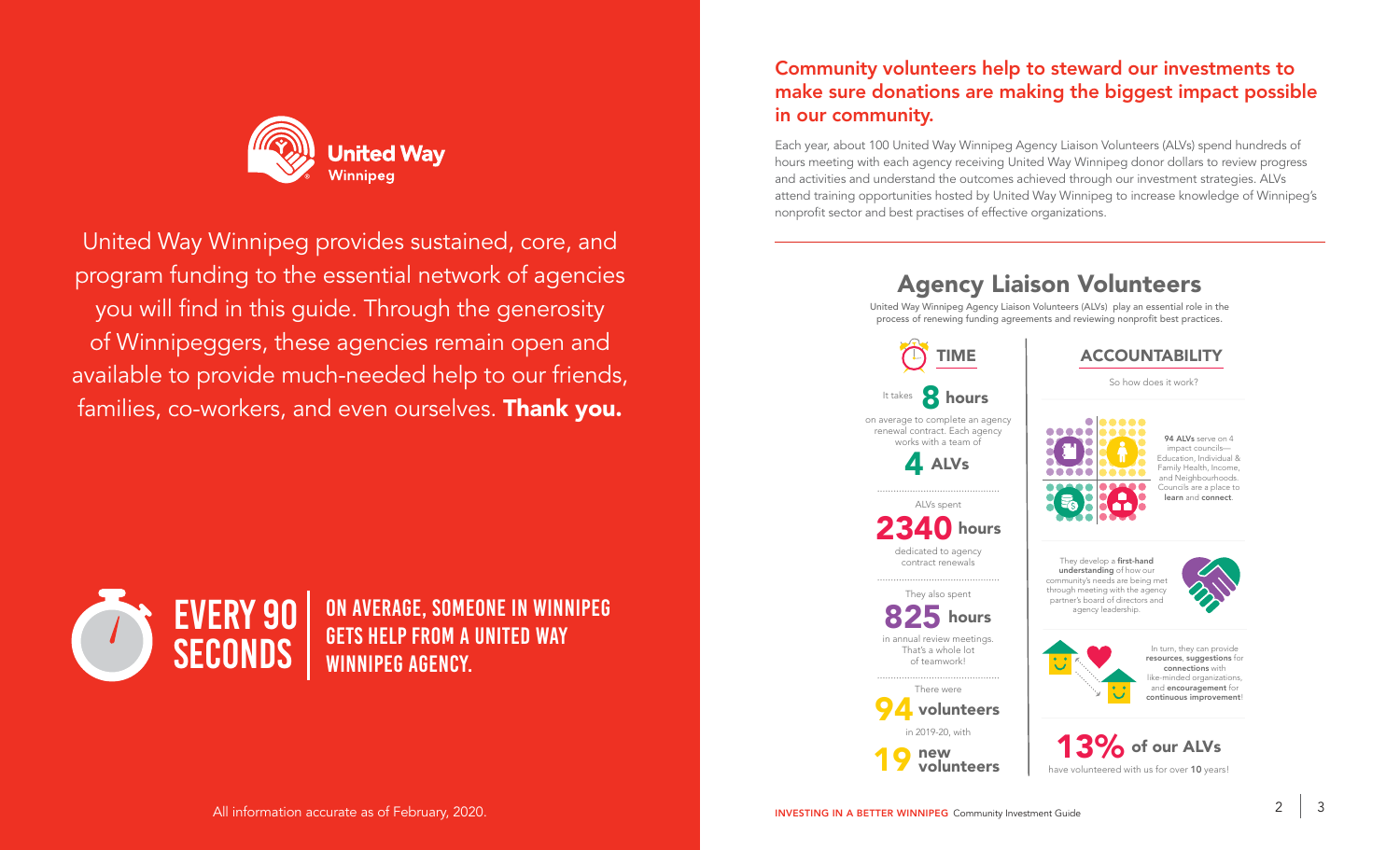#### ABORIGINAL HEALTH & WELLNESS CENTRE OF WINNIPEG

Provides contemporary and traditional health and wellness resources to improve lives in the urban Indigenous community. Healing is holistic, culture-based and for all Indigenous peoples. United Way Winnipeg supports the Mino-Pimatiziiwin (Men's Healthy Living) Program which provides a range of services for First Nations, Métis and Inuit men living in Winnipeg.

214 & 215-181 Higgins Avenue Winnipeg, MB R3B 3G1 P 204-925-3700 F 204-925-1206 E info@abcentre.org

W ahwc.ca

# AFRICAN COMMUNITIES OF MANITOBA INC. (ACOMI)

Provides a Youth Mentorship Program that works to strengthen – primarily, but not exclusively – youth and families associated with ACOMI, through identity building, social inclusion, and mentorship. ACOMI uses a culturally focused service model; team members and community elders provide a wide range of educational, mentoring and cultural activities.

101-421 Kennedy Street Winnipeg, MB R3B 2N2 P 204-221-6696 E info@acomi.ca

W acomi.ca

### A & O: SUPPORT SERVICES FOR OLDER ADULTS

Offers specialized programs and services that are accessible to older Manitobans to support and enhance their social, emotional, physical, intellectual and spiritual lives, and promote active participation in all aspects of community life.

200-280 Smith Street Winnipeg, MB R3C 1K2 P 204-956-6440 F 204-946-5667

- E info@aosupportservices.ca
- W aosupportservices.ca

#### ANDREWS STREET FAMILY CENTRE  $(ASEC) \bullet \bullet$

Provides a place in the community where families work to meet their own needs. United Way Winnipeg provides core funding which supports the agency in offering a safe place for children and youth through Pritchard Place Drop-in Centre, parenting support through their Parents Helping Parents program, in addition to providing outreach and practical support to families and their children, and a Volunteer Program for community residents to strengthen their work skills.

220 Andrews Street Winnipeg, MB R2W 4T1 P 204-589-1721 F 204-589-7354 E asfc@shawbiz.ca

# ART CITY .

Offers free art programs for youth and adults in a safe setting in the West Broadway neighbourhood. Through instruction and mentorship, art becomes a community-building tool. United Way Winnipeg supports a range of services including drop-in art classes, a healthy snack program, artist workshops, and annual events. Artists help youth and adults build their skills in pottery, painting, printmaking and photography.

616 Broadway Winnipeg, MB R3C 0W8 P 204-775-9856 F 204-784-2882 E info@artcityinc.com W artcityinc.com

# ARTHRITIS SOCIETY, PRAIRIE

DIVISION – MANITOBA/NUNAVUT Provides education, programs, and support to adults and children living with arthritis so they can self-manage living with the disease and its symptoms.

Suite 100A-1465 Buffalo Place Winnipeg, MB R3T 1L8 P 204-942-4892 F 204-942-4894 E info@mb.arthritis.ca W arthritis.ca/mb

AURORA FAMILY THERAPY CENTRE Provides counselling and therapy to families, couples and individuals to enhance personal, interpersonal, and spiritual well-being. Services are open to everyone and are sensitive to gender and culture.

5th floor–491 Portage Avenue Winnipeg, MB R3B 2E4 P 204-786-9251 F 204-772-2547 E aurora@uwinnipeg.ca W aurorafamilytherapy.com

# B

# BIG BROTHERS BIG SISTERS OF WINNIPEG •

Matches volunteers with youth in need of friends, support, and guidance. Volunteer "Bigs" help "Littles" gain confidence and self-esteem through life-changing relationships that inspire and empower children and youth to reach their potential.

532 Ellice Avenue Winnipeg, MB R3B 1Z2 P 204-988-9200 F 204-988-9208 E bbbswpg@bigbrothersbigsisters.ca W winnipeg.bigbrothersbigsisters.ca

# BOYS & GIRLS CLUBS OF WINNIPEG .

Gives a safe, supportive place for children and youth to participate in healthy activities, make positive friendships, and learn respect for self and others. United Way Winnipeg supports a range of services including leadership development, education programs, recreation, arts and crafts, and job training.

Administrative Office 300-61 Juno Street Winnipeg, MB R3A 1T1 P 204-982-4940 F 204-982-4950 E reception@wbgc.mb.ca W bgcwinnipeg.ca

#### Aberdeen Club

415 Stella Avenue P 204-582-4403

#### Freight House Club

#4-200 Isabel Street P 204-783-8640

Gilbert Park Club - Community Housing Unit Units 1 & 2–35 Gilbert Avenue P 204-582-3609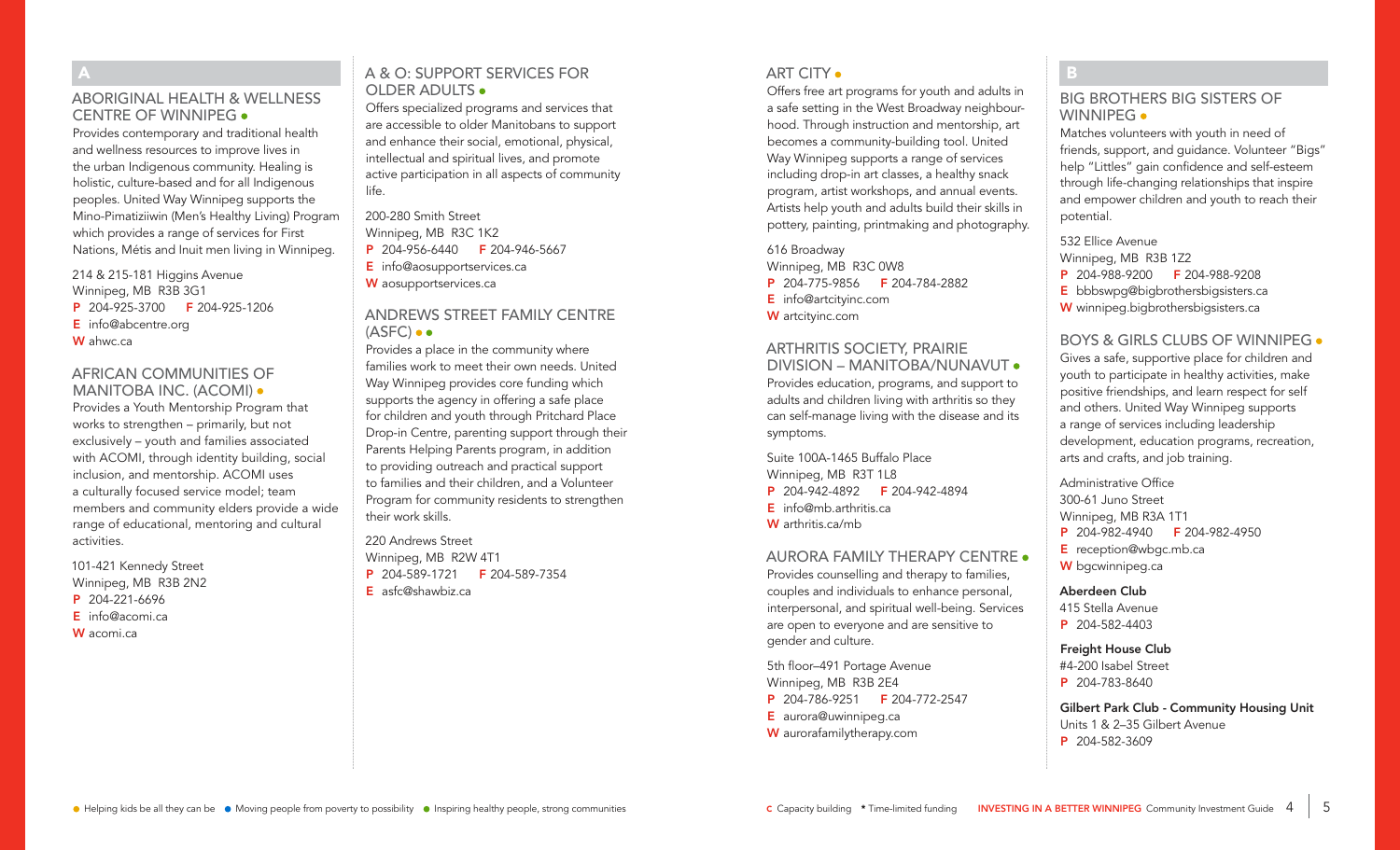#### Ryerson Club

Richmond Kings Community Centre 577 Dalhousie Drive P 204-269-1570

#### Sister McNamara Club

460 Sargent Avenue P 204-942-1919

#### Victor Mager Club

- 81 Beliveau Road
- P 204-255-0042

#### Polson Club

491 Munroe Avenue

P 204-798-7039

#### Dalhousie Club

262 Dalhousie Drive P 204-260-9845

#### René Deleurme Club

511 St. Anne's Road P 204-256-3820

# St. James Club

190 Ferry Road P 204-914-6836

#### **Norquay Club**

132 Lusted Avenue P 204-944-1637

#### Carpathia Club

300 Carpathia Road P 204-869-6895

#### CSI (Community Schools Investigators) Summer Learning Enrichment Programs

Offers summer learning opportunities for youth, ages 6-12, living in low-income situations, in partnership with local schools, community agencies, and residents. The goal of the program is to help kids do better in school, as well as increase job skills for older youth.

### CANADIAN COMMUNITY ECONOMIC DEVELOPMENT NETWORK – MANITOBA (CCEDNET) <sup>C</sup>

Helps individuals and communities find local solutions to local needs. United Way Winnipeg provides funding for five program areas, including the Manitoba page on CCEDNet's website, the annual CD/CED Gathering, the Strengthening Nonprofits Workshop Series, Enterprising Nonprofits and Spark.

Unit 202-765 Main Street Winnipeg, MB R2W 3N5 P 204-943-0547

E sleesonklym@ccednet-rcdec.ca W ccednet-rcdec.ca/en/

#### Spark

C

Connects volunteer professionals to a broad range of community economic development projects. Clients range from emerging community groups with good ideas, to wellestablished organizations. Spark matches clients with providers and offers ongoing support during the technical assistance delivery.

#### 580 Main Street Winnipeg, MB R3B 1C7 P 204-837-7275 F 204-942 7785

E spark@ccednet-rcdec.ca W sparkwpg.ca

#### Enterprising Non-profits – Manitoba (ENP-MB)

Provides a convening and coordinating function within the social enterprise sector to support emerging and expanding revenue-generating initiatives that have a social mission. ENP-MB is administered by CCEDNet, in partnership with other supporting stakeholders.

Unit 202-765 Main Street Winnipeg, MB R2W 3N5 P 204-943-0547 E sleesonklym@ccednet-rcdec.ca W ccednet-rcdec.ca/en/enpmb

#### CANADIAN MENTAL HEALTH ASSOCIATION, MANITOBA AND WINNIPEG (CMHA) .

Works to ensure people affected by mental health illness and challenges have the same rights, choices and access to service as all people. Support is available for anyone experiencing problems with services they are currently using or trying to access. CMHA also offers information and referrals, skills development and public education.

930 Portage Avenue Winnipeg, MB R3G 0P8 P 204-982-6100 F 204-982-6128 E office@cmhawpg.mb.ca W winnipeg.cmha.ca

#### CANADIAN MUSLIM WOMEN'S INSTITUTE (CMWI)

Provides programs and services that help newcomer women participate and contribute fully in the community. Services include community gatherings, job referral, English conversation groups, Halal food pantry, Moms' and Tots' program, peer support group, home visits, sharing circle, exercise class and The Cutting Edge sewing training program.

201-61 Juno Street Winnipeg, MB R3A 1T1 P 204-943-8539 F 204-943-6350 E contact@cmwi.ca W cmwi.ca

# CANADIAN RED CROSS SOCIETY (MANITOBA REGION)

Provides programs and services that actively reach out and serve local communities throughout the province. United Way Winnipeg supports emergency and disaster management; the RespectED program which covers topics such as violence, bullying and abuse prevention; and injury prevention education and awareness.

#### 1111 Portage Avenue Winnipeg, MB R3G 0S8 P 204-982-7330 F 204-942-8367 E wzinfo.manitoba@redcross.ca W redcross.ca

# CENTRE RENAISSANCE CENTRE

Offers family and marriage counselling to individuals and couples in both French and English. Workshops, support groups, and anger management classes are also available to teens and adults.

844 Autumnwood Drive Winnipeg, MB R2J 1C1 P 204-256-6750 F 204-256-5504 E renais@mts.net W renaissancecentre.ca

### CLAN MOTHERS HEALING VILLAGE.

Provides healing and restorative programs for at-risk Indigenous women in a contemporary, sustainable healing village governed by a distinctive Indigenous council. Clan Mothers offers mid- to long-term support to women who have been victims of intergenerational trauma, sexual violence, sexual exploitation, and human trafficking.

300-245 McDermot Ave Winnipeg, MB R3B 0S6 P 204-290-6170 E clanmothers@shaw.ca W clanmothers.ca/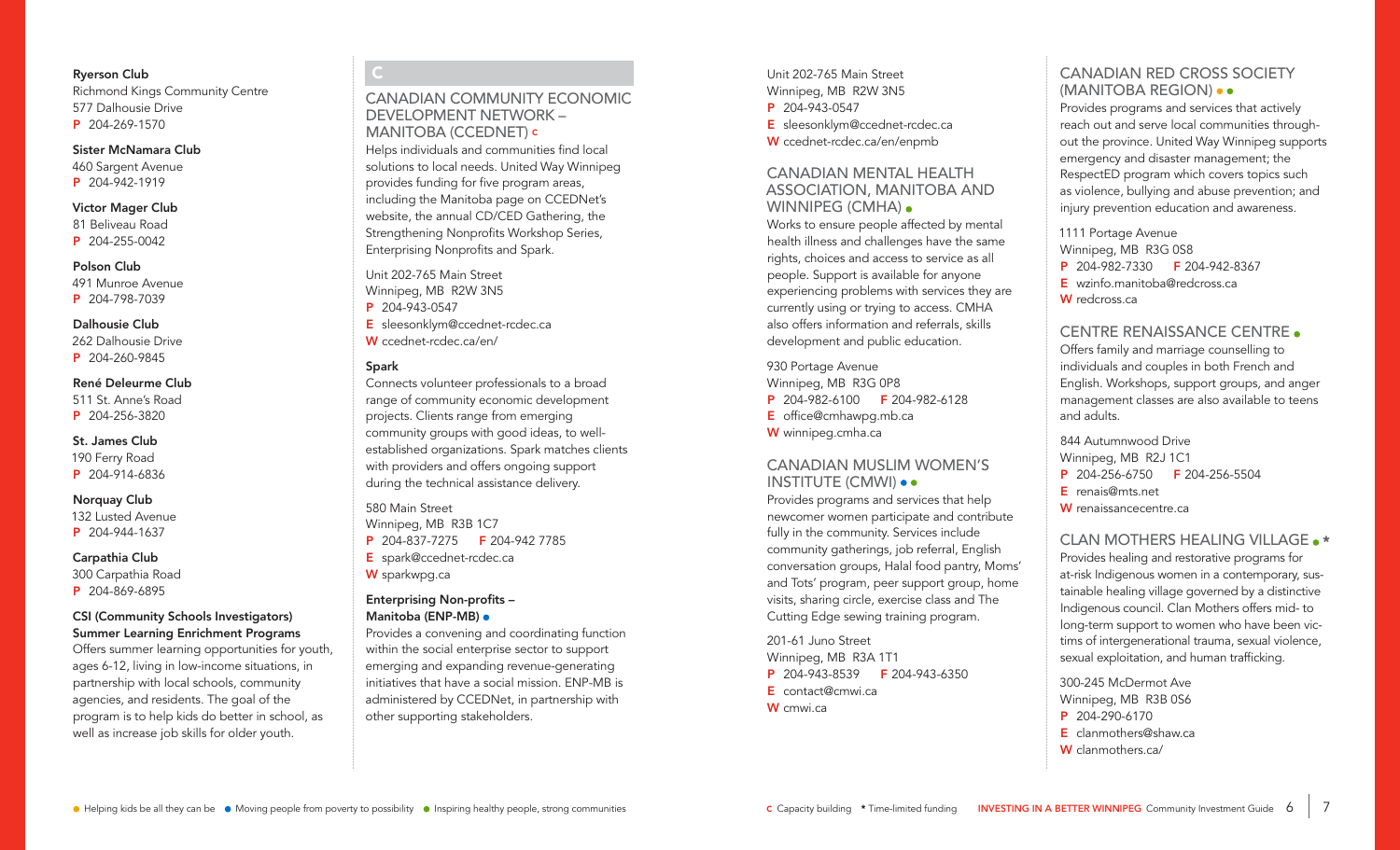#### $CNIR$

Community-based services that empower people who are blind or partially sighted to live independently, to see beyond vision loss and lead the lives they want. Whether that means learning to cook again after a loss of vision, going back to school, travelling with confidence, or getting the emotional support needed to move forward.

1080 Portage Avenue Winnipeg, MB R3G 3M3 P 204-774-5421 F 204-775-5090 E manitoba@cnib.ca W cnib.ca

#### COMMUNITY EDUCATION DEVELOPMENT ASSOCIATION (CEDA)

Provides youth mentorship and builds relationships with inner-city youth, their parents and their educators to create conditions for success in school and increase access to post-secondary education. Works with residents and organizations to promote community development.

2nd Floor, 541 Selkirk Avenue Winnipeg, MB R2W 2M8 P 204-582-5800 F 204-582-2801 E ceda@cedawpg.org W cedawpg.org

# COMMUNITY FINANCIAL COUNSELLING SERVICES (CFCS)

Offers financial counselling, financial education, and advocacy, especially for high-risk populations facing debt, gambling issues, or other financial challenges. In partnership with the Canada Revenue Agency, CFCS provides a free income tax preparation service to 30,000 low-income Manitobans annually.

516-294 Portage Avenue Winnipeg, MB RC 0B9 P 204-989-1900 F 204-989-1908 TF 888-573-2383 W debthelpmanitoba.com

# COMMUNITY UNEMPLOYED HELP CENTRE (CUHC)

Provides information, representation, and support services to help individuals access Employment Insurance (EI) and Employment Income Assistance (EIA) benefits. The centre also conducts educational presentations on employment-related issues and the social and economic cost of unemployment.

501-275 Broadway Winnpeg, MB R3C 4M6 P 204-942-6556 F 204-947-9557 E cuhc@cuhc.mb.ca W cuhc.mb.ca

E

#### EAGLE URBAN TRANSITION CENTRE  $(EUTC) \bullet *$

Supports individuals and families transitioning into an urban environment. An Indigenous-led organization, EUTC is focused on providing a single window from which participants receive support, advocacy and access to needed programs in their efforts to achieve independent living.

2nd Floor, 275 Portage Avenue Winnipeg, MB R3B 2G3 P 201-954-3050 F 204-954-3066 TF 1-866-345-1883 W eagleutc.com

#### ELIZABETH FRY SOCIETY OF MANITOBA (EFSM)

Offers support and advocacy services to women in conflict with the law. Services include information on the court process, emotional support, pre-release planning, bail supervision, crisis intervention, transitional housing and support services, and the Stoplifting program.

544 Selkirk Avenue Winnipeg, MB R2W 2M9 P 204-589-7335 F 204-589-7338 TF (800) 582-5655 E execdir@efsmanitoba.org W efsmanitoba.org

# ELMWOOD COMMUNITY RESOURCE CENTRE (ECRC)

Supports neighbourhood stability and resident participation in local decision-making through employment programs, literacy training, graffiti removal, community safety initiatives, family supports, youth programs and community events. ECRC also works with the Keenleyside community and provides assistance and resources.

#### 545 Watt Street

Winnipeg, MB R2K 2S2 P 204-982-1720 F 204-982-1723

E adminassistant@elmwoodcrc.com

W elmwoodcrc.ca

# EVERMORE GATHER GROW LEAD INC.

Supports the healthy growth of neighbourhood youth and their families through a range of fun and educational activities. United Way Winnipeg supports a number of services including afterschool programs, small group projects, summer camps and special family events. The program also provides youth with job experience.

103-365 McGee Street Winnipeg, MB R3G 3M5 P 204-772-9315 F 204-774-1847 E kchinerywccp@shaw.ca W westcentralcommunityprogram.com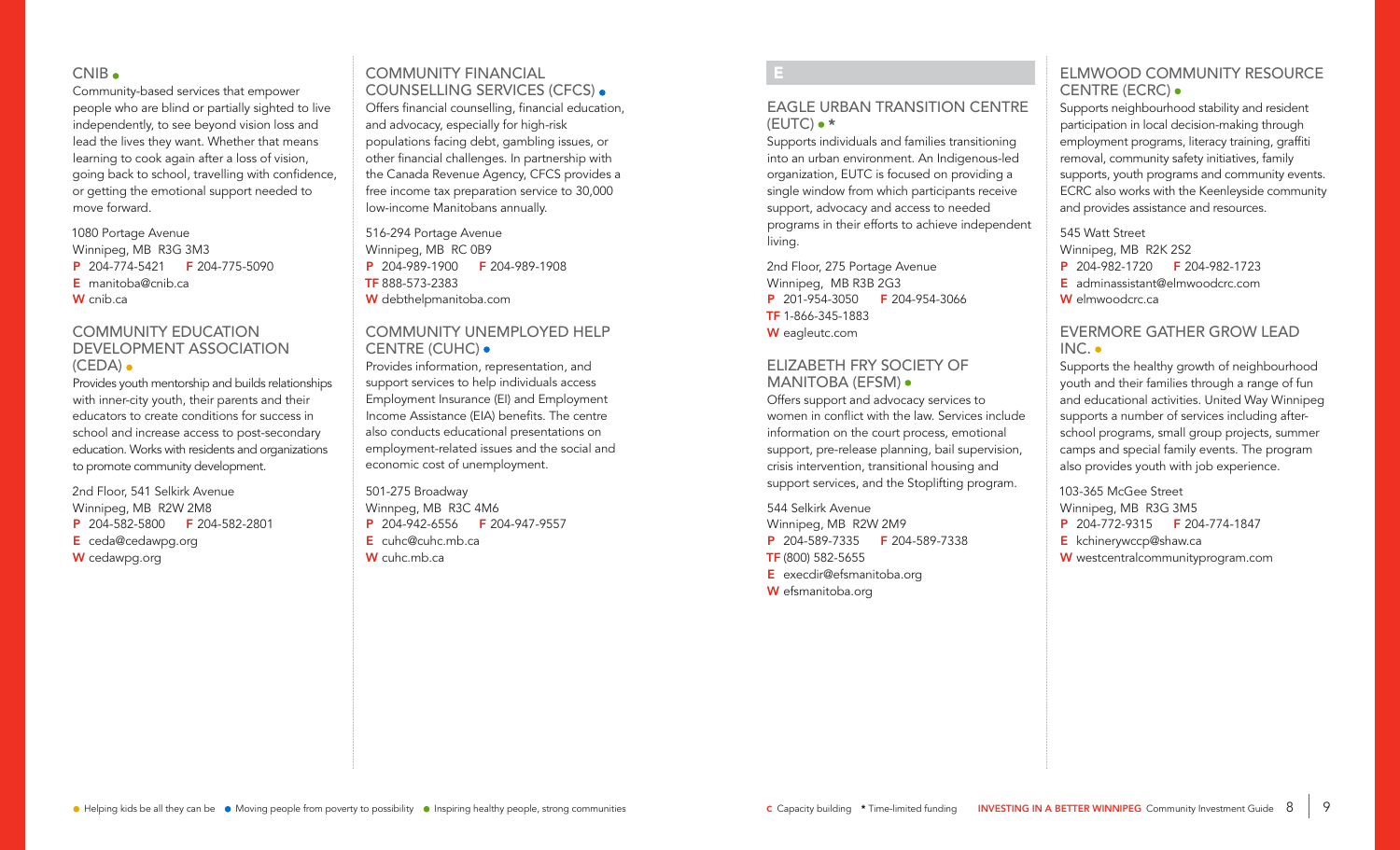#### FAMILY DYNAMICS

F

Offers counselling and programming for individuals, couples and families to improve communication and parenting skills and help people live without violence. Six Family Resource Centres throughout Winnipeg offer counselling, a community kitchen, community cupboard, home visits, and opportunities to network and socialize through family fun nights, crafter co-ops, breakfast clubs and community celebrations.

c/o Portage Place, 401-393 Portage Avenue Winnipeg, MB R3B 3H6

- P 204-947-1401 F 204-947-2128
- E info@familydynamics.ca
- W familydynamics.ca

#### Plessis Community Family Resource Centre

1190 Plessis Road P 204-777-1215 F 204-777-1214 E plessis@familydynamics.ca

# Elwick Village & Family Resource Centre

1417 Fife Street

- P 204-632-5992 F 204-414-9010
- E elwick@familydynamics.ca

#### Keenleyside Street Community Centre

Unit 22-394 Keenleyside Street

- P 204-667-4086 F 204-667-4099
- E keenleyside@familydynamics.ca

#### Tuxedo Family Resource Centre

Unit 1, 225 Doncaster Street P 204-488-2133 F 204-488-2202 E tuxedo@familydynamics.ca

### Westgrove Family Resource Centre

Unit D-76 Westgrove Way P 204-832-3770 F 204-832-6423 E westgrove@familydynamics.ca

#### Woodydell/St. Anne's Family Resource Centre Units 67 & 68, 625 St. Anne's Road

- P 204-254-8581 F 204-255-2831
- E woodydell@familydynamics.ca

#### FORT GARRY WOMEN'S RESOURCE CENTRE (FGWRC)

Provides free supports and services for women and children, including supportive counselling, information and referrals, workshops and outreach programs, all available through self-referral.

1150 A Waverley Street Winnipeg, MB R3T 0P4 P 204-477-1123 F 204-475-9127 E info@fgwrc.ca **W** fgwrc.ca

#### Outreach Centre

104-3100 Pembina Highway Winnipeg, MB R3T 4G4 P 204-477-1123

# $G$

# GANG ACTION INTERAGENCY NETWORK (GAIN)

Helps young people, adults, and their families access resources and support systems to avoid and exit gangs, with a focus on improving overall quality of life.

231 Isabel St Winnipeg, MB R3A 1H2 P 204-430-1050 E info@gainmb.org W gainmb.org/

#### GIRL GUIDES OF CANADA, 3 AREAS OF WINNIPEG

Helps girls and young women build leadership and teamwork skills, and enables them to give back to the community through service projects. Fun and challenging tasks in a supportive setting promote personal growth and build self-esteem.

213-530 Century Street Winnipeg, MB R3H 0Y4 P 204-774-4475 F 204-774-9271 TF 800-565-8111 E info@girlguides.mb.ca W girlguides.ca/web/mb

### GOOD NEIGHBOURS ACTIVE LIVING CENTRE

Good Neighbours Active Living Centre is a nonprofit charitable organization that provides opportunities for adults 55+ to stay active, connected to the community and to meet new friends.

720 Henderson Highway Winnipeg, MB R2K 0Z5 P 204-669-1710 F 204-661-0750 E admin@gnalc.ca W gnalc.ca

# GRAFFITI ART PROGRAMMING (GAP)

Provides youth with a safe and accepting space to build artistic skills and confidence, and offers kids positive ways to express themselves. United Way Winnipeg supports a range of services including free after-school art lessons, youth leadership development and an exhibit space for young artists.

109 Higgins Avenue Winnipeg, MB R3B 0B5 P 204-667-9960 F 204-949-0696

- E info@graffitigallery.ca
- W graffitigallery.ca

# IMAGINEABILITY

Provides opportunities to people with intellectual disabilities to gain contributive and valued roles in society through meaningful employment and other supported activities. United Way Winnipeg supports the Community Based Services program that works with people with intellectual disabilities to identify employment interests and match interests with volunteer and employment opportunities in the community.

500 Madison Street Winnipeg, MB R3H 0L4 P 204-956-9700 F 204-943-1893 E info@imagineability.ca W imagineability.ca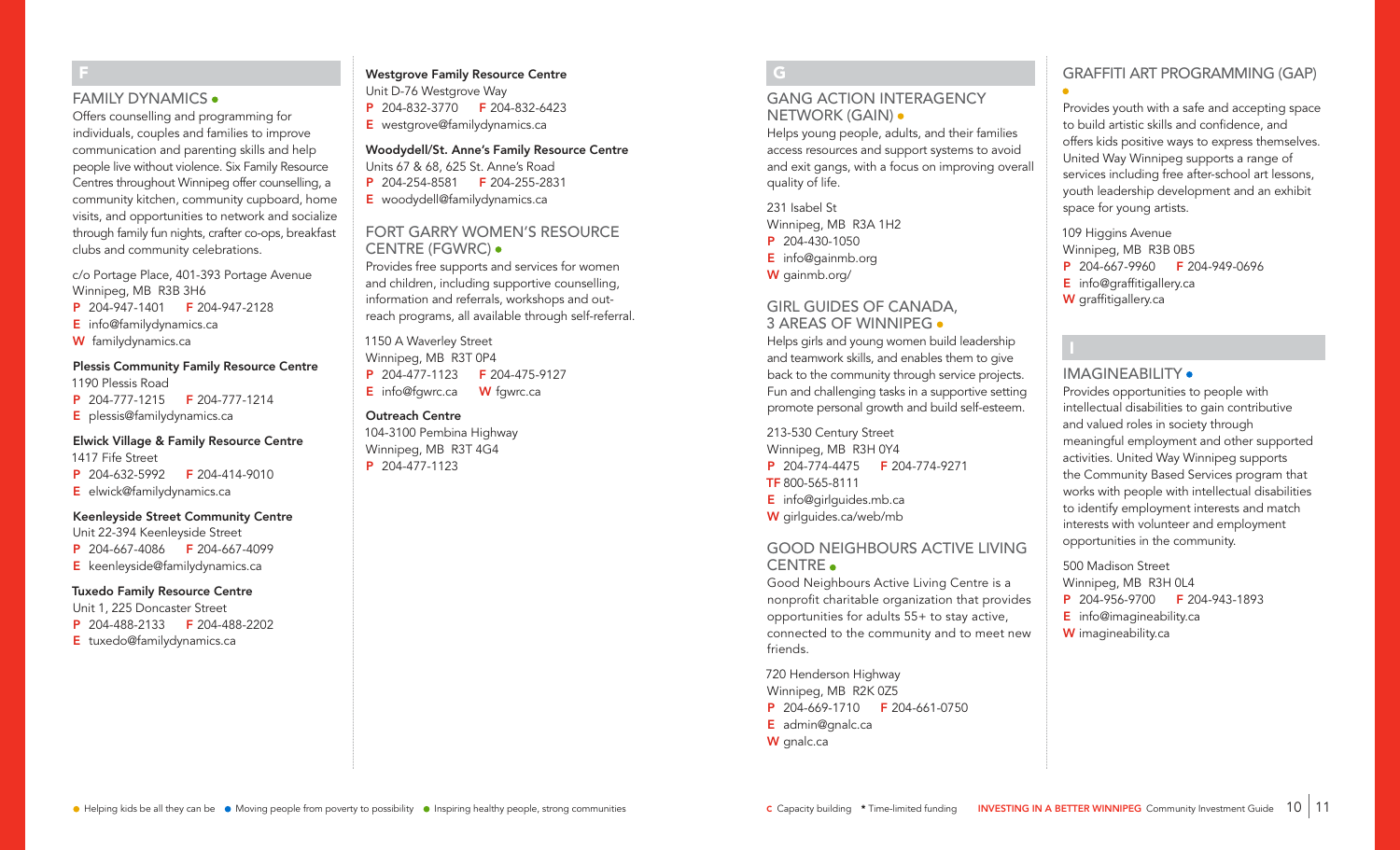### IMMIGRANT AND REFUGEE COMMUNITY ORGANIZATION OF MANITOBA (IRCOM)

Provides support and settlement services to newcomer families. Services include transitional housing, youth programs, literacy classes, community resources, and volunteer opportunities. A partner in the Empower Manitoba, IRCOM offers money management training and matched savings programs that help individuals and families in low-income situations achieve financial stability and independence.

#### 95 Ellen Street

Winnipeg, MB R3A 1S8 P 204-943-8765 F 204-943-4810 E info@ircom.ca W ircom.ca

#### IRCOM Isabel

215 Isabel Street Winnipeg, MB R3A 1R5

### IMMIGRANT CENTRE MANITOBA INC.

Assists new immigrants in transitioning to their new home in Manitoba. Services include prearrival services, needs assessments, settlement information, referral, advocacy, translation and interpretation, and access to notaries public. United Way Winnipeg supports the Centre's volunteer program and community outreach.

100 Adelaide Street Winnipeg, MB R3A 0W2 P 204-943-9158 F 204-949-0734 W icmanitoba.com

#### INCLUSION WINNIPEG

Works to improve the lives of people living with intellectual disabilities through referral and consultation services, workshops and conferences. Families learn to support one another through the Family Connections network and young people have the opportunity to socialize through the Among Friends program.

1-120 Maryland Street Winnipeg, MB R3G 1L1

P 204-786-1414

- E info@inclusionwinnipeg.org
- W inclusionwinnipeg.org

# INDEPENDENT LIVING RESOURCE CENTRE (ILRC)

Offers people living with disabilities the opportunity to develop and manage their own resources. Services include information and referral, research and development, peer support, independent living skills programs, selfadvocacy and community outreach. In addition to these core services, United Way Winnipeg also supports the PACE program, developed and delivered by persons with disabilities to train personal care attendants.

c/o Portage Place, 311A-393 Portage Avenue Winnipeg, MB R3B 3H6 P 204-947-0194 TTY F 204-943-6625 E thecentre@ilrc.mb.ca

W ilrc.mb.ca

# INDIGENOUS WOMEN'S HEALING CENTRE

Offers a safe home for Indigenous women and children who have experienced violence and need help making healthy lifestyle changes. Services are based on Indigenous culture and traditions. United Way Winnipeg supports Completing the Circle – a peer mentorship and traditional healing circle program that helps women transition back into the community.

105 Aikins Street Winnipeg, MB R2W 4E6 P 204-989-8240 F 204-586-1101 E rswnwtl@iwhc.ca W iwhc.ca

Kihiw Iskewock Lodge (Eagle Women's Lodge) 667 Ellice Avenue Winnipeg, MB R3G 0A8 E rswnwt1@nwtc.cc

#### JEWISH CHILD AND FAMILY SERVICE Offers a range of services including personal, marriage and family counselling, support for older adults, mental health and child welfare services, newcomer resettlement, and a volunteer program.

C200-123 Doncaster Street Winnpeg, MB R3N 2B2 After-hours emergency phone: 204-946-9510 P 204-477-7430 F 204-477-7450 E jcfs@jcfswinnipeg.org W jcfswinnipeg.org

# THE JOHN HOWARD SOCIETY OF MANITOBA (JHS)

Provides support and reintegration programs for men who have been, or may be, incarcerated, to help them make better life choices. Also works with victims and offenders to repair harm and restore peaceful relations using a restorative justice approach.

583 Ellice Avenue Winnipeg, MB R3B 1Z7 P 204-775-1514 F 204-775-1670 E office@johnhoward.mb.ca W johnhoward.mb.ca

# K KÃ NI KÃNICHIHK

Seeks to awaken the spirit of Indigenous people through culturally based education, training, employment, leadership, community development, and healing and wellness programs. Services are rooted in the restoration and reclamation of cultures. United Way Winnipeg supports the Butterfly Club – a program designed to engage, motivate, and support Indigenous girls, aged nine to 13, in academic, cultural, and leadership activities that promote the development of selfconfidence, self-awareness, and a sense of belonging.

455 McDermot Avenue Winnipeg, MB R3A 0B5 P 204-953-5820 F 204-953-5824 E admin@kanikanichihk.ca W kanikanichihk.com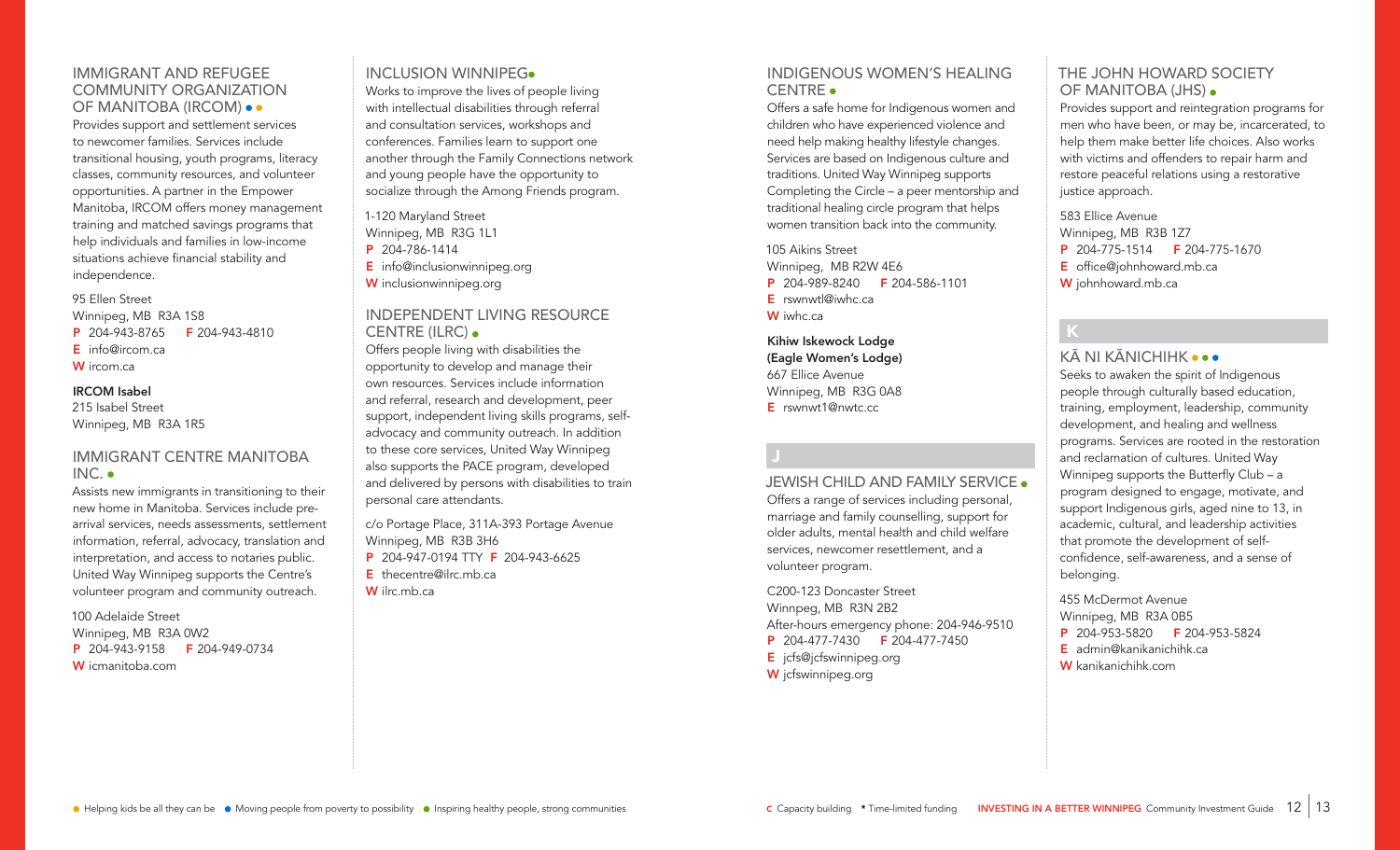#### KIDTHINK CHILDREN'S MENTAL HEALTH CENTRE INC. ..\*

Provides clinical and community services targeted towards children ages 12 and under using evidence-based treatments. Kidthink offers a holistic approach to care for the child and their family by not only providing direct clinical services, but by also identifying and enhancing support systems in a child's life.

2-407 Graham Ave Winnipeg, MB R3C 0L3 P 431-388-5373 W kidthink.ca/

#### KILDONAN YOUTH ACTIVITY CENTRE (KYAC)

Offers a range of safe, organized recreational and educational activities for youth aged eight to 17 during critical hours when they are not in school: evenings, weekends, in-service days and school holidays. KYAC provides young people with job and volunteer placements and works to build a strong connection between youth and their community.

Ecole Seven Oaks Middle School 800 Salter Street Winnipeg, MB R2V 2E6 P 204-586-0327 (School) F 204-589-0121 P 204-470-9460 (KYAC cell) E amy.wilson@7oaks.org

- 
- W 7oaks.org/Programs/KYAK

#### KNOWLES CENTRE

Provides treatment and support services for children, youth, and their families, including group care treatment, day treatment, and foster care treatment. As well, the Centre houses an on-site school and the Biimautaziiwin Aboriginal Cultural Program. United Way Winnipeg supports the Centre's sexual abuse treatment program for children and non-offender family members.

2065 Henderson Highway Winnipeg, MB R2G 1P7 P 204-339-1951 F 204-334-4173 E info@knowlescentre.ca

W knowlescentre.ca

#### L'ARCHE WINNIPEG

Provides homes and a family-like setting for individuals with developmental disabilities. Also runs the L'Arche Tova Café, which provides training and employment opportunities to both community and L'Arche members with a developmental disability. United Way Winnipeg supports mentorship and training for L'Arche members at the Café.

#### L'Arche Winnipeg

118 Regent Avenue East Winnipeg, MB R2C 0C1 P 204-237-0300 F 204-237-0316 E office@larchewinnipeg.org W larchewinnipeg.org

#### L'Arche Tova Café

119 Regent Avenue West Winnipeg, MB R2C 1R1

- P 204-421-9388
- E larchetovacafe@larchewinnipeg.org W larchetovacafe.com

# THE LAUREL CENTRE.

Provides individual and group counselling to women who have experienced childhood or adolescent sexual abuse. Programs include individual and group therapy, couples counselling, parenting groups, and short-term crisis intervention. Through their Men's Resource Centre, The Laurel Centre provides supportive services like drop-in and counselling for men who have experienced trauma and stress in their lives.

104 Roslyn Road Winnipeg, MB R3L 0G6 P 204-783-5460 F 204-774-2912 E info@thelaurelcentre.com W thelaurelcentre.com

#### The Men's Resource Centre of Manitoba

115 Pulford Street Winnipeg, MB R3L 1X8 P 204-415-6797 F 204-415-7516 TF 1-855-672-6727 E info@thelaurelcentre.com W mens-resource-centre.ca

#### LEARNING DISABILITIES ASSOCIATION OF MANITOBA (LDAM)

Provides supports for individuals with a learning disability and/or Attention Deficit Hyperactivity Disorder. United Way Winnipeg supports the Association's resource centre, lending library, tutoring services, and services for newly diagnosed individuals. LDAM also offers support groups and pre-employment programs.

617 Erin Street Winnipeg, MB R3G 2W1 P 204-774-1821 F 204-788-4090 W ldamanitoba.org

# M

#### MA MAWI WI CHI ITATA CENTRE ...

Provides culturally relevant prevention and support programs and services for Indigenous families. With United Way Winnipeg's support, Ma Mawi provides youth programming and creates opportunities for community members to train, volunteer and develop leadership skills. A partner in Empower Manitoba, Ma Mawi also offers money management training and matched savings programs that help individuals and families in low-income situations build their assets for longterm stability and financial independence.

#### Community Meeting Space

445 King Street Winnipeg, MB R2W 2C5 P 204-925-0300 F 204-946-5042 E info@mamawi.com W mamawi.com

#### Administrative Site

350-200 Alpine Way, Headingley, MB P 204-925-0300 F 204-946-5042

#### Anderson Neighbourhood Care Site

318 Anderson Avenue P 204-925-0349 F 204-925-0306

Spence Neighbourhood Care Site 443 Spence Street

P 204-925-0348 F 204-925-0308

McGregor Neighbourhood Care Site 363 McGregor Street P 204-925-6816 F 204-925-0371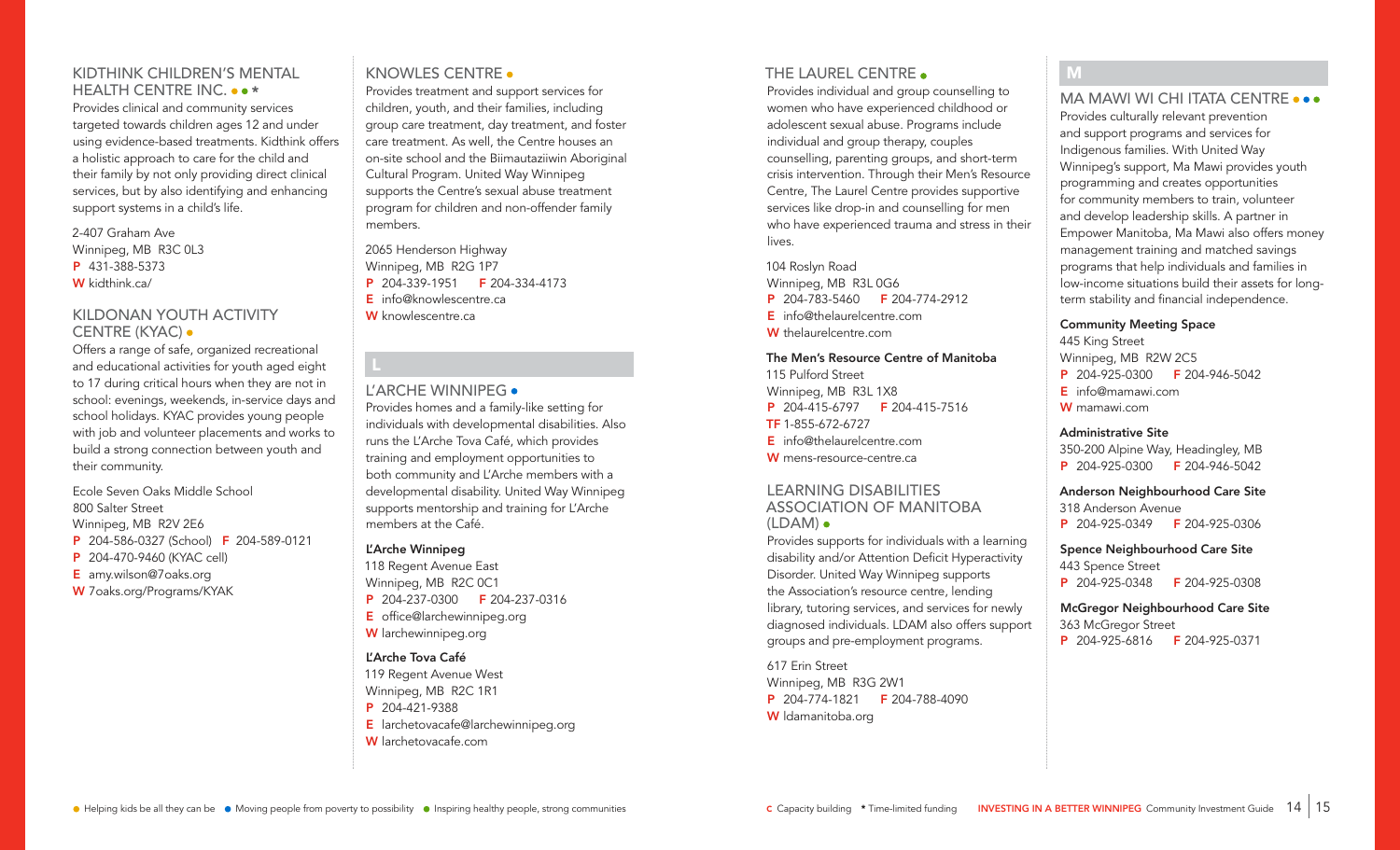# MACDONALD YOUTH SERVICES  $(MYS) \bullet \bullet$

Provides growth and healing for children, youth and families. United Way Winnipeg supports the Youth Resource Centre shelter, which offers counselling, referral services, and a safe place to stay for up to three nights, as well as a mentorship training program which trains volunteer youth to help complete community projects. A partner in Empower Manitoba, MYS also offers money management training and matched savings programs that help individuals and families in low-income situations achieve financial stability and independence.

175 Mayfair Avenue Winnipeg, MB R3L 0A1 P 204-477-1722 F 204-284-4431 E info@mys.mb.ca W mys.ca

#### MAIN STREET PROJECT (MSP)

Provides emergency shelter and support to people experiencing homelessness, addictions, and poverty. United Way Winnipeg supports a program to move people from shelter to housing through intensive, client-centred care with a focus on achieving their personal goals to reach a sustainable independence.

2nd Floor, 661 Main Street Winnipeg, MB R3B 1E3 P 204-982-8245 F 204-943-9474 E admin@mainstreetproject.ca W mainstreetproject.ca

#### MANITOBA ASSOCIATION FOR RIGHTS AND LIBERTIES (MARL) ••

Promotes human rights and civil freedoms by means of public education, law reviews and community outreach. MARL creates fact sheets and provides research results for government and the public, as well as advice to individuals, and free workshops for schools.

Innovation Centre 580 Main Street Winnipeg, MB R3B 1C7 P 204-946-0905

E admin@marl.mb.ca W marl.mb.ca

### MANITOBA INTERFAITH IMMIGRATION COUNCIL (WELCOME PLACE)

Provides services to welcome, educate and help refugee and immigrant newcomers successfully transition to their n http://msip.ca/ ew home in Winnipeg. United Way Winnipeg supports volunteer programs that help newcomers learn more about Winnipeg while practicing English, and access vital resources, including regularly scheduled clinics with services provided by medical students.

521 Bannatyne Avenue Winnipeg, MB R3A 0E4 P 204-977-1000 F 204-956-7548 W miic.ca

#### MANITOBA POSSIBLE .

Helps people living with a physical disability improve quality of life for themselves and others. From education and job training to counselling and therapy, SMD connects people with the resources they need to become more independent and active in their community. United Way Winnipeg supports community education and training, Deaf and Hard of Hearing services, adult and children's leisure and recreation services, ethno-cultural services, and self-help services.

825 Sherbrook Street Winnipeg, MB R3A 1M5 P 204-975-3010 F 204-975-3073 TF 1-866-282-8041 TTY 204-975-3083 E info@manitobapossible.ca W manitobapossible.ca

# MANITOBA SCHOOL IMPROVEMENT PROGRAM – THE PEACEFUL VILLAGE  $INC.$

Supports schools in their efforts to help high school students do better academically, giving students a voice in their own learning, and helping them identify the issues that matter most to them, along with solutions that take their schools, families and communities into account. The Peaceful Village program provides support to newcomer students and their families. The program is centred in a human rights and social justice framework. The comprehensive program includes academic, social, and financial supports.

1008 Wall Street Winnipeg, MB R3G 2V3 P 204-949-1858 E office@msip.ca W msip.ca

# MAPLES YOUTH ACTIVITY CENTRE (MYAC)

Offers a range of safe, organized recreational activities for youth aged nine to 17 during critical hours when they are not in school. MYAC's goal is to help kids do better socially and academically and provide young people with job and volunteer placements.

Arthur E. Wright School 1520 Jefferson Avenue Winnipeg, MB R3P 1K1 P 204-632-6314 F 204-632-6198 E myac@mts.net W 7oaks.org/Programs/myac

#### MARLENE STREET COMMUNITY RESOURCE CENTRE

Supports individual ability, stronger families and a safer community through programming aimed at youth and adults within a diverse family housing complex in St. Vital. Resources include a clothing depot, lending library, as well as computer, fax, photocopier and telephone access, a tenant council, community kitchen and workshops. The Marlene Street Kids Program offers a homework club, cooking group, teen group, arts and crafts and computer camps.

6-27 Marlene Street Winnipeg, MB R2M 1S3 P 204-253-8994 F 204-283-7824 E msresource@shaw.ca W marlenestreet.com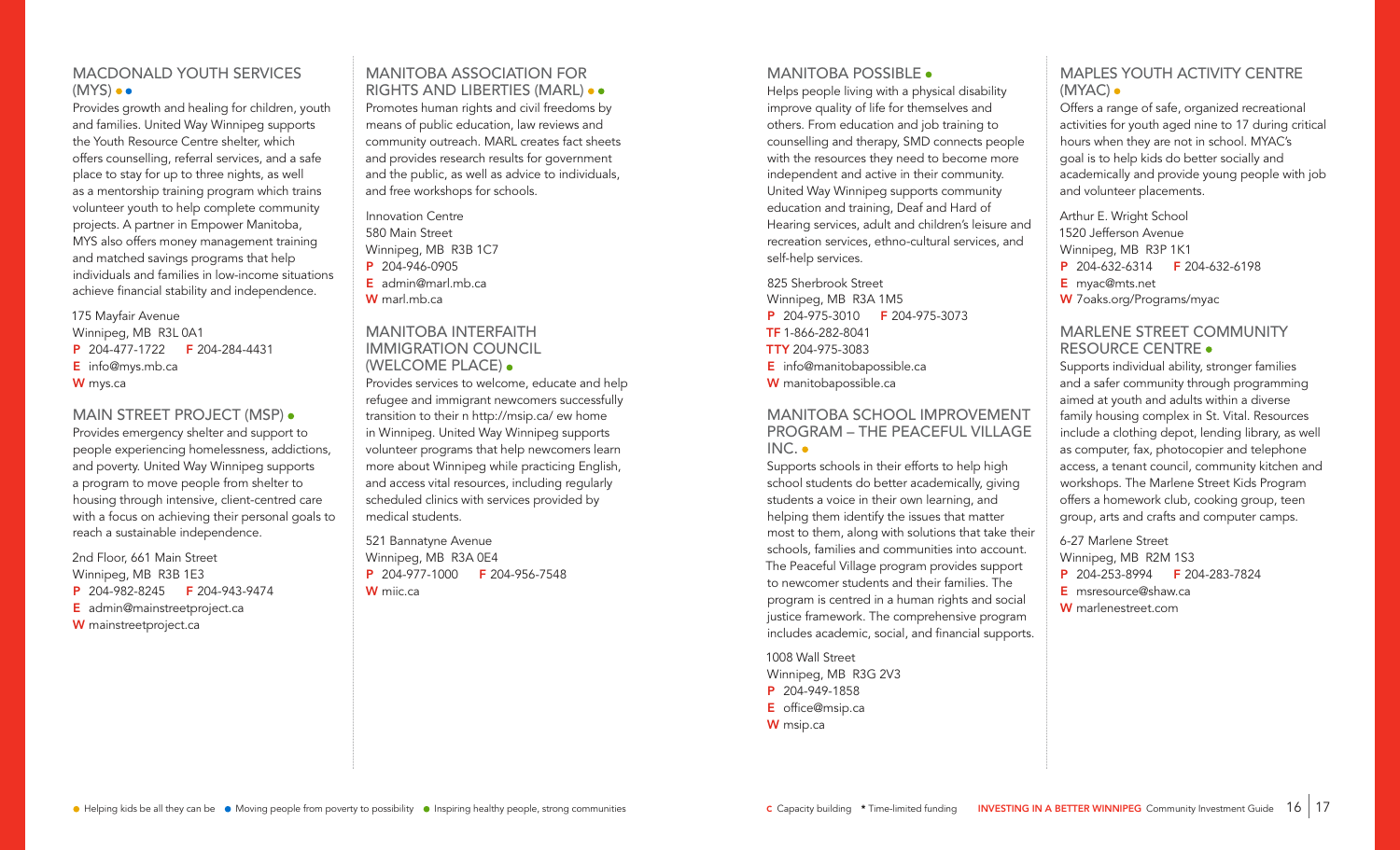#### MARYMOUND .

Provides therapy and educational services to youth and their families. Programs include 24 hour managed care, an onsite school and crisis stabilization unit. United Way Winnipeg supports the Sexual Abuse Treatment Program, which provides therapy and support to youth and nonoffending family members.

442 Scotia Street Winnipeg, MB R2V 1X4 P 204-338-7971 F 204-334-1496 E info@marymound.com

W marymound.com

#### MEALS ON WHEELS OF WINNIPEG

Provides hot, nutritious meals to people who are unable to prepare their own, enabling them to remain independent in their own homes. These volunteer visits also ease loneliness for the recipient individuals in our community.

174 Hargrave Street Winnipeg, MB R3C 3N2 P 204-956-7711 F 204-956-7722 E info@mealswinnipeg.com W mealswinnipeg.com

#### MEDIATION SERVICES – A COMMUNITY RESOURCE FOR CONFLICT RESOLUTION

Provides training for individuals, families, neighbours and workplaces interested in learning new ways of resolving conflict. A victim/ offender mediation program is also available for adult and youth offenders.

302-1200 Portage Avenue Winnipeg, MB R3G 0T5 P 204-925-3410 F 204-925-3414 E info@mediationserviceswpg.ca W mediationserviceswpg.ca

#### MOOD DISORDERS ASSOCIATION OF MANITOBA ·

Provides support and recovery to those affected by mood disorders while building community awareness and understanding. United Way Winnipeg funds a two-week summer rock camp for youth aged 12 to 17. The Rock It Out! Band Camp fosters a sense of community, peer relationships, and belonging inherent in being part of a band while creating greater awareness around mental illness and reducing stigma.

100-4 Fort Street Winnipeg, MB R3C 1C4 P 204-786-0987 F 204-786-1906 E info@mooddisordersmanitoba.ca W mooddisordersmanitoba.ca

#### MOUNT CARMEL CLINIC .

Provides community health services aimed at building safer, stronger inner-city neighbourhoods. With support from United Way Winnipeg, Mount Carmel offers a dental program for people in low-income situations as well as community outreach program for sex workers and solvent users.

886 Main Street Winnipeg, MB R2W 5L4 P 204-582-2311 F 204-582-6006 E info@mountcarmel.ca

W mountcarmel.ca

# MULTIPLE SCLEROSIS SOCIETY OF CANADA – WINNIPEG CHAPTER

Provides support services and programs to persons affected by MS, including information and referral, education, peer and caregiver support, advocacy services, adapted yoga and massage programs, and a lending library for members.

100-1465 Buffalo Place Winnipeg, MB R3T 1L8 P 204-943-9595 F 204-988-0915 E info.manitoba@mssociety.ca W mssociety.ca

# N

#### NDINAWEMAAGANAG ENDAAWAAD

Provides cultural, recreational, educational and support programs. The safe house provides 24 hour shelter and basic necessities for Winnipeg children/youth living on the streets and at risk of abuse and exploitation. The Youth Resource Centre encourages youth positively in the areas of education, personal relationships, life skills, parenting and culture. Services provided include drop-in, tutoring, a cooking club, computer lab, sports and art programs. United Way Winnipeg supports a volunteer program in the Youth Resource Centre, which seeks to give both adults and local youth employmentrelated experience and a way of giving to the community.

#### **Offices**

650 Burrows Avenue Winnipeg, MB R2W 2M7

- P 204-417-7233 F 204-589-4086
- E info@ndinawe.ca
- W ndinawe.ca

#### Youth Resource Centre (Tina's Safe Haven) 472 Selkirk Avenue

Winnipeg, MB R2W 2K1

Safe House 204-417-7233 Second Stage Home 204-582-7783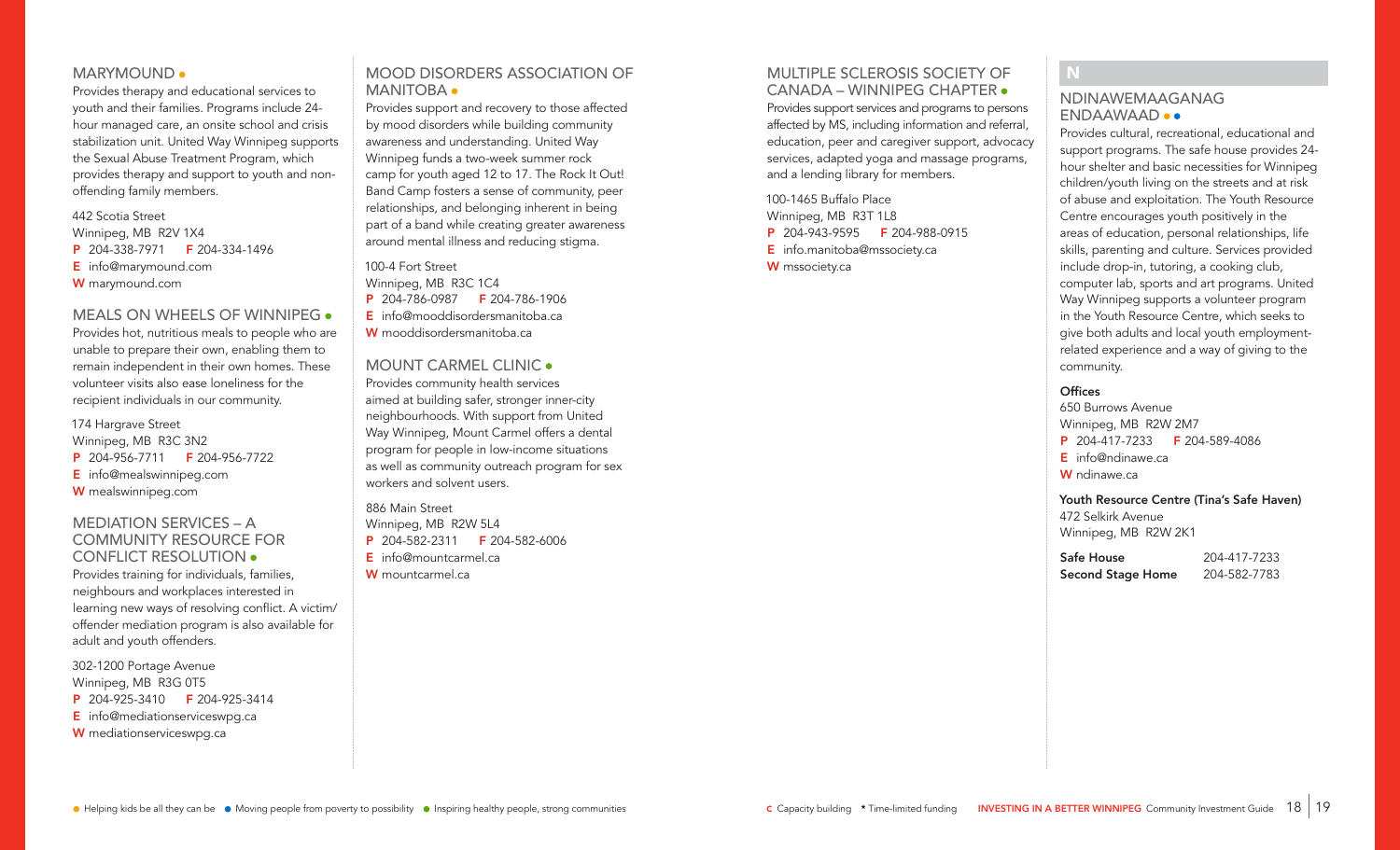# NEW DIRECTIONS FOR CHILDREN, YOUTH, ADULTS AND FAMILIES .

Offers treatment and support for children, youth, adults and families. United Way Winnipeg supports the Family Therapy Program, which helps people living in violent and abusive situations, as well as crisis intervention services and ongoing support for children who have been sexually assaulted.

500-717 Portage Avenue Winnipeg, MB R3G 0M8 P 204-786-7051 F 204-774-6468 W newdirections.mb.ca

#### NEW LIFE MINISTRIES

Operates the Connect 2 Voicemail program which provides 980 personal voicemail accounts for individuals and families without telephones through a network of 64 community partners.

514 Maryland Street Winnipeg, MB R3G 1M5 P 204-775-4929 F 204-774-9896 W newlifewinnipeg.com

#### NORTH END COMMUNITY RENEWAL CORPORATION (NECRC)

Provides training and employment services to North End residents experiencing multiple barriers to employment. Developed in response to the needs of North End employers, participants receive career counselling and assistance with job searches.

509 Selkirk Avenue Winnipeg, MB R2W 2M6 P 204-927-2333 F 204-582-2801 W necrc.org

#### PATH Employability Centre .

627 Selkirk Avenue P 204-927-2300 F 204-582-7397 E employment@necrc.org

# NORTH END WOMEN'S CENTRE Helps women gain independence and control over their lives through individual and group

counselling, volunteer opportunities, a job preparation program, skills development, crisis counselling and referrals, a drop-in area and a second-hand clothing shop.

394 Selkirk Avenue Winnipeg, MB R2W 2M2 P 204-589-7347 F 204-586-9476 E info@newcentre.org W newcentre.org

# The Up Shoppe

384 Selkirk Avenue P 204-582-3494 F 204-589-0784 E upshoppe@newcentre.org W upshoppe.ca

#### NORTH POINT DOUGLAS WOMEN'S CENTRE

Creates opportunities for women in North Point Douglas by offering advocacy services, parenting groups, information on housing and employment, resumé assistance, computer and internet access, as well as laundry facilities.

221 Austin Street North Winnipeg, MB R2W 3M8 P 204-947-0321 F 204-957-8978 E info@npdwc.org W northpointdouglaswomenscentre.org

# NORWEST CO-OP COMMUNITY HEALTH ••

Promotes health and well-being via community development teams and resource centres in three Inkster neighbourhoods: Brooklands, Weston and Gilbert Park. Services include programming for teens and a catering program. A partner in Empower Manitoba, NorWest also offers money management training and matched savings programs that help individuals and families in low-income situations achieve financial stability and independence.

#### Access NorWest

785 Keewatin Street Winnipeg, MB R2X 3B9 P 204-938-5900 F 204-938-5994 E info@norwestcoop.ca W norwestcoop.ca

#### Blake Gardens Resource Centre

312 Blake Street

P 204-940-8499

#### Gilbert Park Resource Centre

7 – 35 Gilbert Avenue P 204-982-4429

#### NorWest on Alexander Resource Centre

1880 Alexander Avenue P 204-940-2662

O

#### OGIJIITA PIMATISWIN KINAMATAWIN  $(OPK)$   $\bullet$

Provides support and employment opportunities to adult Indigenous ex-offenders. Participants are empowered to set their own goals and provide support for one another. Rooted in cultural identity, program activities include cultural practices, academic instruction, life skills and work experience in the housing renovation industry.

715 Main Street Winnipeg, MB R3B 3N7 P 204-795-1741

E bourbonn@mymts.net

# OPPORTUNITIES FOR EMPLOYMENT  $(OFE)$ .

Helps individuals with barriers to employment prepare for the workforce through preemployment guidance, skills training, and job search assistance. With support from United Way Winnipeg, OFE also offers programs that assist ex-offenders, newcomers and Indigenous youth aged 18 to 29 with skills development and employment.

300-294 Portage Avenue Winnipeg, MB R3C 0B9 P 204-925-3490 F 204-925-3499 E ofe@ofe.ca W ofe.ca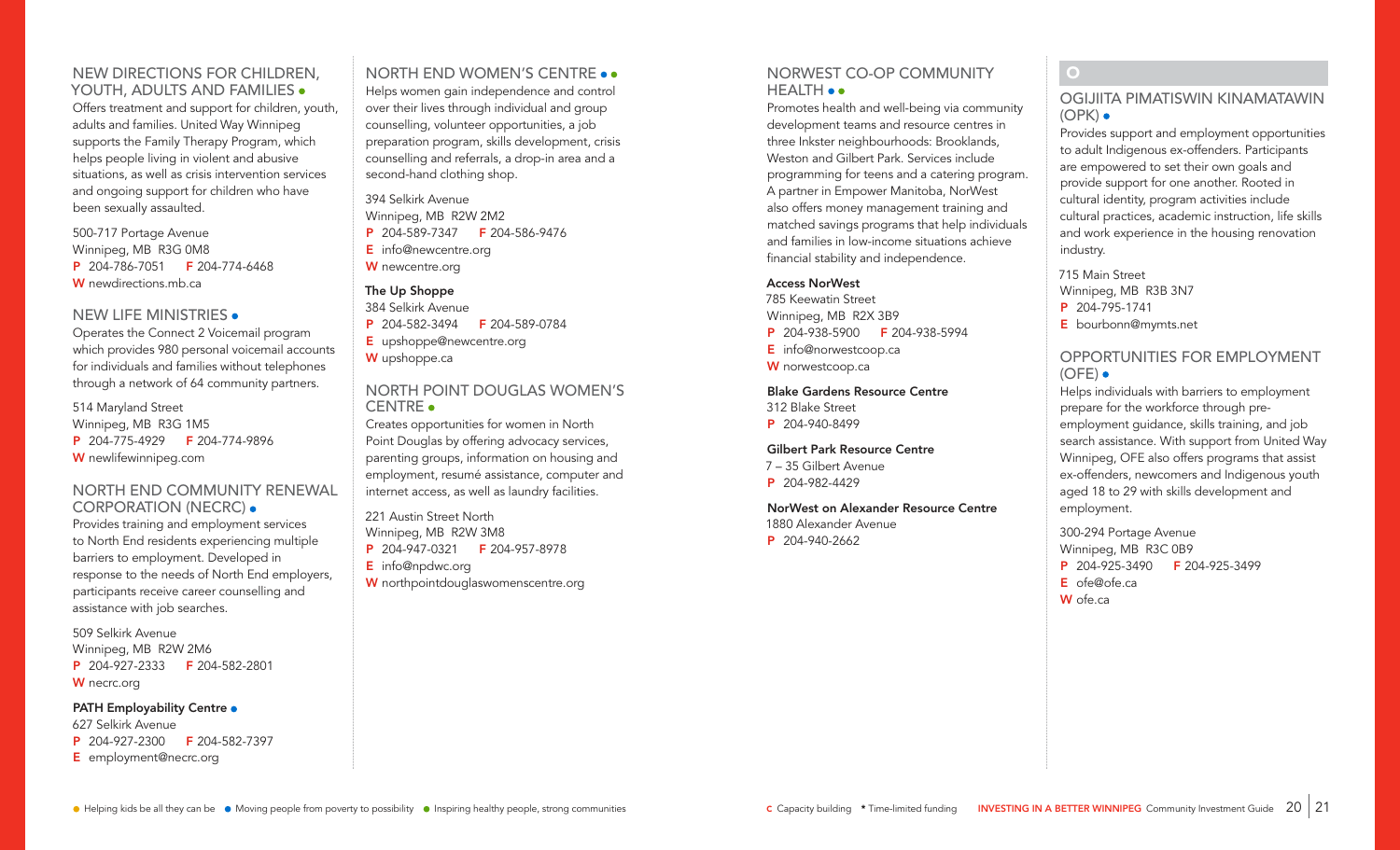#### OSHKI GIIZHIG • \*

An Indigenous-led agency that supports people affected by Fetal Alcohol Spectrum Disorder (FASD) and other disorders. Offers services specifically developed to accommodate participants and provide supports, depending on individuals' circumstances. Services are holistic and seek to enhance physical, emotional, intellectual, and spiritual wellness. United Way Winnipeg funding supports the cultural activities that support healing and wellness.

#### Administration

715 Main Street Winnipeg MB R3B 1L6 P 204-782-2462 E info@oshki-giizhig.org W oshki-giizhig.org 230 Princess St. Winnipeg, MB R3B 1L6 P 204-782-0529

#### OYATE TIPI CUMINI YAPE

Distributes donations of gently used household items and furniture to women and children rebuilding lives after challenges like fire, bedbugs, and domestic abuse. The agency volunteer program helps participants gain experience, which can lead to opportunities for employment or advanced training and education.

606 Selkirk Avenue Winnipeg, MB R2W 2N1 P 204-589-2218 F 204-589-2347 Donation Line 204-589-2265 E contact@oyatetipi.com W oyatetipi.com

#### PALLIATIVE MANITOBA .

P

Champions the development of hospice and palliative care for the people of Manitoba through education, information, advocacy and service. The Volunteer Visiting Program volunteers provide emotional support and practical assistance in the home for individuals and families living with life-threatening illness, as well as bereavement information, referral, and support services for individuals and families affected by grief.

2109 Portage Avenue Winnipeg, MB R3J 0L3 P 204-889-8525 F 204-888-8874 E info@palliativemanitoba.ca W palliativemanitoba.ca

#### PLURI-ELLES (MANITOBA)

Offers community-based resources and services intended to meet the linguistic and cultural needs of the francophone community. Counselling and related services are provided to women and children who have experienced violence. The agency also offers literacy and job preparation/employment programs for both men and women. As a member of Empower Manitoba, Pluri-Elles offers money management training and matched savings programs that help individuals and families living in lowincome situations achieve financial stability and independence.

420, rue des Meurons, unité 114 Winnipeg, MB R2H 2N9 P 204-233-1735 F 204-233-0277 E pluridg@pluri.elles.mb.ca W pluri-elles.mb.ca

# R

#### RAINBOW RESOURCE CENTRE .

Promotes an equal and diverse society, free of homophobia and discrimination, by encouraging visibility, health, and self-acceptance for lesbian, gay, bisexual, transgender, two-spirited and queer individuals of all ages. Services include education, support, resources, and outreach. With support from United Way Winnipeg, the Peer Project for Youth program provides a safe space for youth to inspire social change, improve skills, and build self-esteem and confidence, while reducing feelings of isolation.

170 Scott Street Winnipeg, MB R3L 0L3 P 204-474-0212 F 204-478-1160 E info@rainbowresourcecentre.org W rainbowresourcecentre.org

#### REACHING E-QUALITY EMPLOYMENT SERVICES (REES)

Offers employment services for people living with a physical disability or health condition. These services include career counselling, assistance writing resumés and cover letters, interview skills, job search and job maintenance skills. For employers, REES offers recruitment services, training seminars and consultation, as well as information and resources related to employing people with disabilities.

305-1200 Portage Avenue Winnipeg, MB R3G 0T5 P 204-832-7337 F 204-947-2932 TTY 204-947-3480 E info@re-es.org W re-es.org

# RESOURCE ASSISTANCE FOR YOUTH (RaY)

Supports youth and young adults seeking a way back from life on the streets. RaY's Resource Centre provides basic needs for homeless youth including food, clothing, and housing referrals. RaY also offers prevention workshops, intervention, outreach and advocacy.

#### Drop-In/Resource Centre

125 Sherbrook Street Winnipeg, MB R3C 2B5 P 204-783-5617 F 204-775-4988 E info@rayinc.ca W rayinc.ca

#### RaY Level Up! Gift & Thrift

415 Graham Avenue P 204-774-1418 E cwall@ray.ca

W rayinc.ca/gift-and-thrift

### ROSE & MAX RADY JEWISH COMMUNITY CENTRE

Provides a broad range of social, recreational, cultural and educational opportunities for all members of the community. United Way Winnipeg supports the Centre's community development activities, youth leadership programs, single-parent family and mental health services, special-needs buddy program, as well as programs for older adults and new Canadians.

123 Doncaster Street Winnipeg, MB R3N 2B3 P 204-477-7510 F 204-477-7530 E inquiry@radyjcc.com W radyjcc.com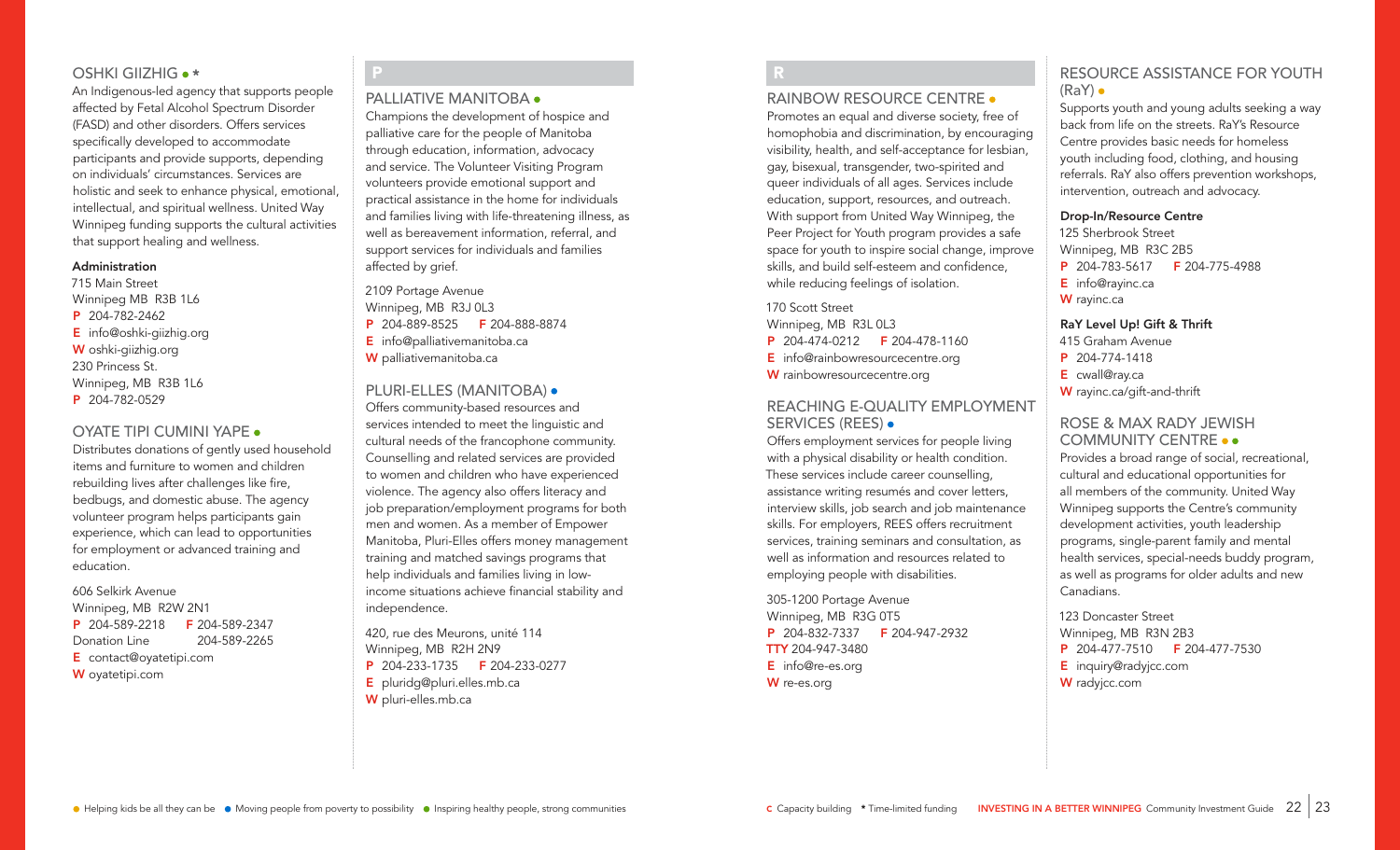#### ROSSBROOK HOUSE

Offers youth a safe alternative to the streets 365 days a year. United Way Winnipeg supports a range of educational, recreational, cultural and pre-employment activities that include crisis intervention and counselling.

#### 658 Ross Avenue

Winnipeg, MB R3A 0M1 P 204-949-4090 F 04-949-4095 E mail@rossbrookhouse.ca W rossbrookhouse.ca

# S

### SEED WINNIPEG (SUPPORTING EMPLOYMENT & ECONOMIC DEVELOPMENT) .

Offers supports and resources for individuals and families in low-income situations as they work toward financial independence. Programs are designed to help participants secure a job, start a small business, save money and manage their finances for long-term stability, and include business training and planning assistance, access to loans, financial counselling, money management and matched savings programs.

80 Salter Street Winnipeg, MB R2W 4J6 P 204-927-9935 F 204-927-9930

- E info@seedwinnipeg.ca
- W seedwinnipeg.ca

#### SEXUALITY EDUCATION RESOURCE CENTRE (SERC)

Promotes sexual and reproductive health (SRH) by offering educational programming for youth, parents and professionals. Services include information and referral, a resource library, an immigrant health program that helps newcomers access reproductive health care, and the White Wolf Speaking program, which provides culturally appropriate SRH resources and materials to Indigenous communities. The WWS Program is a collaboration between Ka Ni Kanichihk and SERC.

Ste 200-226 Osborne Street North Winnipeg, MB R3C 1V4 P 204-982-7800 F 204-982-7819 E info@serc.mb.ca W serc.mb.ca

#### SOCIAL PLANNING COUNCIL OF WINNIPEG c

Acts as a bridge between government and the community – identifying and promoting awareness of social issues, human service needs and community resources, developing policies and program options, improving the delivery of social services, and supporting neighbourhood initiatives.

432 Ellice Avenue Winnipeg, MB R3B 1Y4 P 204-943-2561 F 204-942-3221 E info@spcw.mb.ca W spcw.mb.ca

# SOUTH WINNIPEG FAMILY INFORMATION CENTRE

Provides parenting and anger management programs, babysitting courses, support groups and workshops on family-related issues. The Centre's Dress for Success Winnipeg program provides work-appropriate clothing, free of charge, to women who have either left an abusive situation or are in a job training program.

800 Point Road (lower level) Winnipeg, MB R3T 3L8 P 204-284-9311 F 204-284-9315 E registrar@swfic.org W swfic.org

#### SPENCE NEIGHBOURHOOD ASSOCIATION

Encourages neighbours to take part in the revitalization and renewal of their community, and work together to address issues related to housing, safety, and health. United Way Winnipeg supports the Building Belonging Program, which aims to improve the social and developmental outcomes of neighbourhood children and youth by engaging them in their community.

#### Head office

615 Ellice Avenue Winnipeg, MB R3G 0A4 P 204-783-5000 F 204-986-7092 E liaison@spenceneighbourhood.org W spenceneighbourhood.org

#### Youth programming

Magnus Eliason Recreation Centre 430 Langside Street Winnipeg, MB R3B 2T5 P 204-783-5000 E youth@spenceneighbourhood.org

#### SCI MANITOBA (SPINAL CORD INJURY MANITOBA) (FORMERLY CANADIAN PARAPLEGIC ASSOCIATION MANITOBA)

Works to promote independence, self-reliance and full community participation for persons with spinal cord injuries and other physical disabilities. United Way Winnipeg supports rehabilitation counselling, peer support, vocational and employment services, community advocacy, case management, and information services.

211-825 Sherbrook Street Winnipeg, MB R3A 1M5

- P 204-786-4753 F 204-786-1140
- E winnipeg@canparaplegic.org
- W cpamanitoba.ca

# ST BONIFACE STREET LINKS – MORBERG HOUSE . Provides 12 transitional beds to men overcoming

homelessness, addictions, and mental health challenges.

311 Provencher Blvd Winnipeg, MB R2H 0G8 P 204-615-5557 E info@stbonifacestreetlinks.com W stbonifacestreetlinks.com/

#### STROKE RECOVERY ASSOCIATION OF MANITOBA

Supports stroke survivors, their families and caregivers with a range of programs aimed at helping individuals return to full participation in their community following a stroke.

Unit B-247 Provencher Boulevard Winnipeg, MB R2H 0G6 P 204-942-2880 F 204-944-1982 E info@strokerecovery.ca W strokerecovery.ca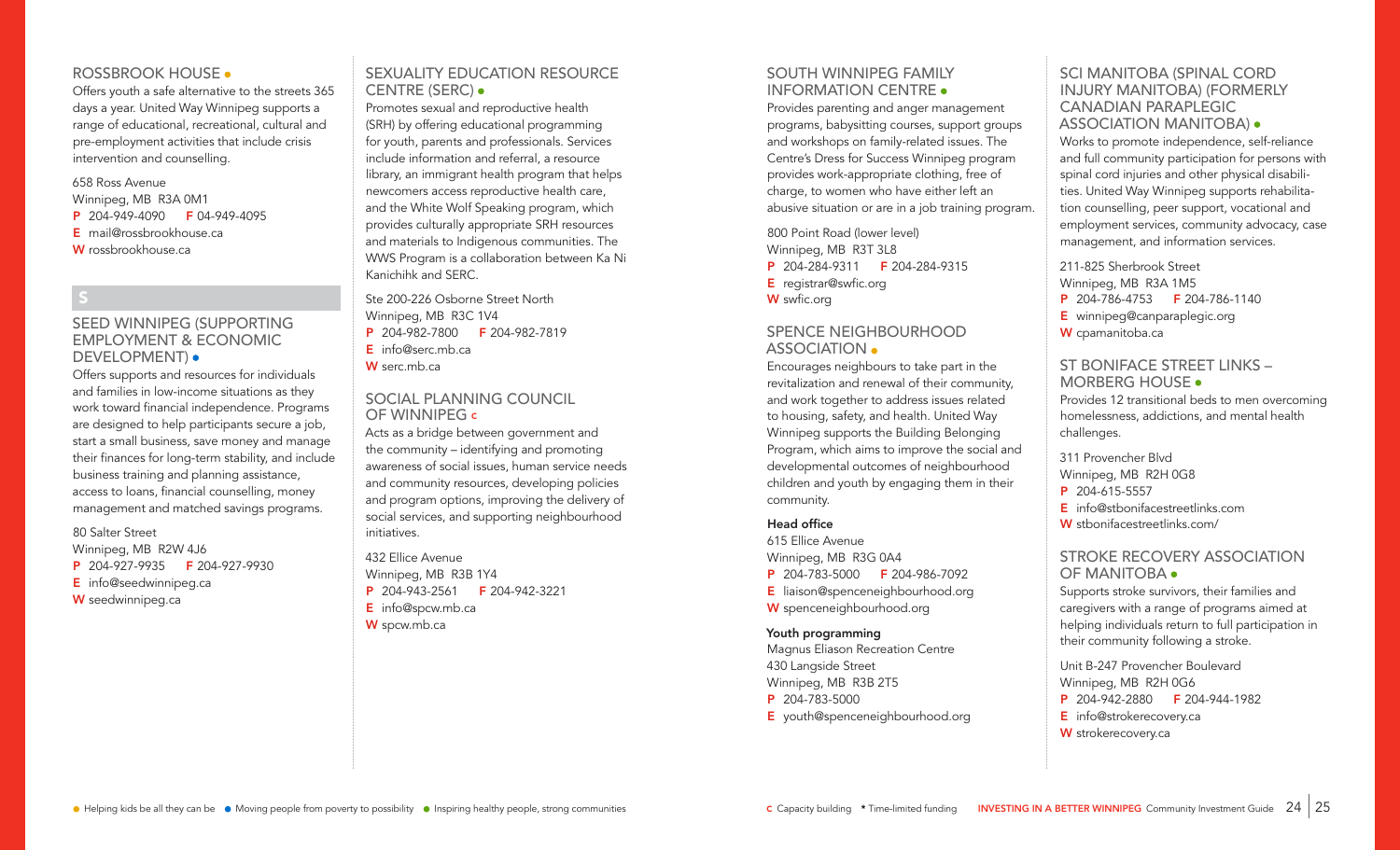#### TEEN STOP JEUNESSE .

T

Provides youth with a safe and positive place during the critical hours when they are not in school. The drop-in centre offers recreation and volunteer opportunities, as well as hot meal and homework programs.

533A St. Anne's Road Winnipeg, MB R2M 3E8 P 204-254-1618 F 204-255-2129 E patrick@teenstop.ca W www.teenstop.ca

#### THRIVE COMMUNITY SUPPORT CIRCLE .

Promotes healthy pregnancy outcomes and responsible parenting by providing comprehensive age-appropriate early childhood educational experiences for children aged three months to six years, emergency supplies, individual, couple and family counselling, and pregnancy testing. Thrive also provides respite child care, parenting classes and operates a thrift shop.

5-505 Sargent Avenue Winnipeg, MB R3B 1V9 P 204-772-9091 F 204-774-2161 E info@thrivewpg.com W thrivecommunitysupportcircle.com

#### Thrive Thrift Shop

555 Spence Street

- P 204-783-9281
- E thrivethriftshop@thrivewpg.com

#### Thrive Child Care

100-475 Sargent Avenue P 204-779-5093

E jesssmith@thrivewpg.com

# U

URBAN CIRCLE TRAINING CENTRE Provides culturally appropriate education and training to Indigenous women and men in Winnipeg, including certified programming that connects to both cultural teachings and labour-market demands. A partner in Empower Manitoba, Urban Circle Training Centre offers money management training and matched savings programs that help individuals and families in low-income situations achieve financial stability and independence.

519 Selkirk Avenue Winnipeg, MB R2W 2M6 P 204-589-4433 F 204-582-6439 W urbancircletraining.com

#### VILLA ROSA ·

V

Provides care, support and shelter to young, pregnant women. Services include counselling and parenting programs, an in-house high school, and pre- and post-natal housing. United Way Winnipeg supports the Parent/Child Centre and the Toddler Program. A partner in Empower Manitoba, Villa Rosa offers money management training and matched savings programs that help individuals and families in low-income situations achieve financial stability and independence.

784 Wolseley Avenue Wininpeg, MB R3G 1C6 P 204-786-5741 F 204-786-1077 E intake@villarosa.mb.ca W villarosa.mb.ca

#### VOLUNTEER MANITOBA (VM) <sup>C</sup>

Helps volunteers identify and meet community needs. Programs include a resource library and referral service that matches agencies and volunteers. Training is also available to build volunteers' skills in areas such as board development, fundraising and volunteer management.

410-5 Donald Street Winnipeg, MB R3L 2T4 P 204-477-5180 F 204-284-5200 TF 1-888-922-4545 E info@volunteermanitoba.ca W volunteermanitoba.ca

# W

#### WABUNG ABINOONJIIAG  $\bullet$  \*

Empowers children and their families to end the cycle of domestic violence. The organization provides opportunities for holistic healing through culturally relevant teachings, programs, advocacy, and counselling.

The Mental Health Cultural Program for Children and Youth adds an inclusive gender identity program for Indigenous youth ages 12-24 focusing on providing culturally appropriate mental health supports. The program provides weekly cultural programing, ceremonies, and wellness capacity building opportunities.

Wahbung Abinooniijag Inc. 22 Dufferin Ave Winnipeg, MB R2W 5N7 P 204-925-4610 E reception@wahbung.ca

# WEST BROADWAY YOUTH OUTREACH .

Offers a safe place for youth ages four to 12 in the West Broadway area. Programs respond to the emotional, educational, social and recreational needs of youth. Staff and volunteers provide positive role models and support healthy behavior while working to build young people's leadership and social skills. United Way Winnipeg supports a range of services including a homework club, day trips and summer camps.

646 Portage Avenue

- Winnipeg, MB R3C 0G6
- P 204-774-0451
- E wbyokidz@gmail.com
- W westbroadwayyouthoutreach.com

### WEST CENTRAL WOMEN'S RESOURCE CENTRE

Offers women support, training, and opportunities to work together to address community issues related to safety, poverty and child care. Resources include Indigenous programming, immigrant settlement services, housing supports, craft and volunteer programs, a child play area, clothing exchange, educational and health information sessions.

640 Ellice Avenue Winnipeg, MB R3G 0A7 P 204-774-8975 F 204-783-3173 E info@wcwrc.ca W wcwrc.ca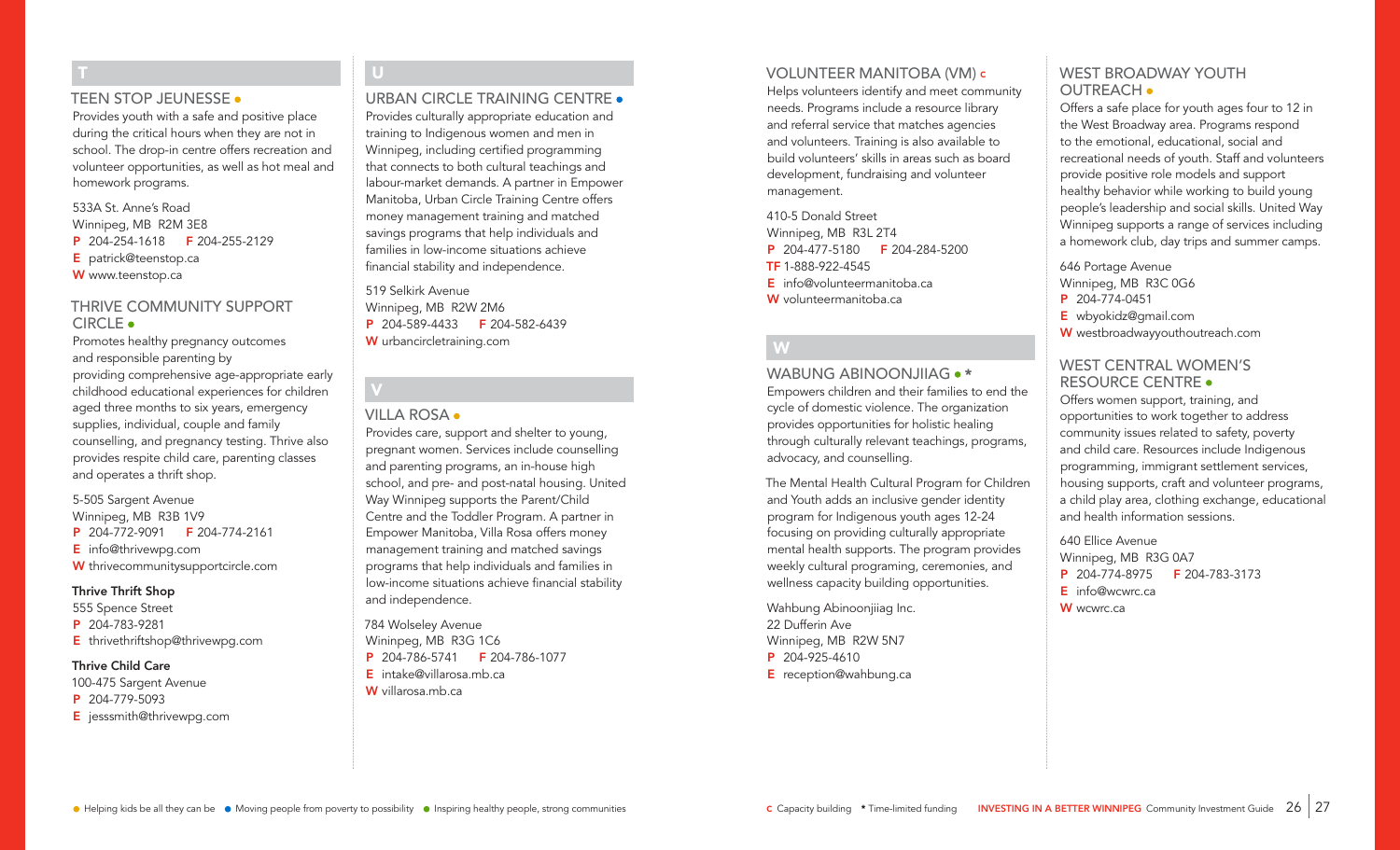### WINNIPEG CENTRAL PARK WOMEN'S RESOURCE CENTRE .

Provides information, peer support, and skills training to improve the lives of women and their families by offering drop-in, childminding, mentorship, settlement services and Indigenous programming.

- 400 Edmonton Street Winnipeg, MB R3B 2M2
- P 204-944-8685
- E melrose@wcpwrc.org
- W wcpwrc.org

# WOLSELEY FAMILY PLACE ..

Provides services to build supportive relationships within and between families, including education related to effective parenting and child care, and child development. Services include a breakfast club, drop-in space, cooking workshops, clothing depot, music circle and health educator. United Way Winnipeg supports the Food Connection program which provides employment training through the agency's catering social enterprise.

202-222 Furby Street Winnipeg, MB R3C 2A7 P 204-560-3141 F 204-772-6035 E admin@wfpwpg.ca W wolseleyfamilyplace.com

# WOMEN'S HEALTH CLINIC .

Provides health services to women, with a focus on education, prevention and action. Medical and nutritional services are available along with individual and group counselling. Support groups focus on reproductive health, preoccupation with weight, smoking cessation and stress. A resource centre also provides women with access to a wide range of health information and resources.

3rd Floor – 419 Graham Avenue Winnipeg, MB R3C 0M3 P 204-947-1517 F 204-943-3844 E whc@womenshealthclinic.org W womenshealthclinic.org

# YMCA-YWCA OF WINNIPEG ••

Provides a range of programs to strengthen the health and well-being of individuals, families and communities. United Way Winnipeg supports youth leadership development, volunteer training, specialized programs for women, seniors, and isolated mothers, as well as health, fitness and safety programs for all ages. United Way Winnipeg also supports the Y's community development initiatives, and helps subsidize families who are financially unable to access services.

#### Main Office

Y

3550 Portage Avenue Winnipeg, MB R3K 0Z8 P 204-889-8052 E info@ymcaywca.mb.ca

#### Downtown Branch

301 Vaughan Street Winnipeg, MB R3B 2N7 P 204-947-3044 F 204-943-6159 W ymcaywca.mb.ca

South Branch 5 Fermor Avenue P 204-233-3476

Elmwood Kildonan Branch 454 Kimberly Avenue P 204-668-8140

Employment Training Services 604-428 Portage Avenue P 204-989-5860

North Y Centre 363 McGregor Street P 204-989-4109

# United Way Winnipeg Programs, Partnerships, Networks and **Strategies**

# ORGANIZATIONAL DEVELOPMENT

# THE LEARNING CENTRE

A strong nonprofit sector needs strong and knowledgeable human capital—both paid and voluntary. Professional development is an important element of building that human capital to enable organizations to achieve their goals. In partnership with subject matter experts, The Learning Centre at United Way Winnipeg offers high-quality, capacity-building opportunities at low cost. Participants return to their workplaces with new knowledge and skills and can demonstrate continuous improvement against recognized sector standards for nonprofits and charities in Canada.

#### WORKPLACE ENGAGEMENT PROGRAMS

### BRAIN ARCHITECTURE GAME

What happens to us in life, particularly in the early years, can have long-term impact, both positive and negative. The Brain Architecture Game is a new and innovative hands-on opportunity for participants to learn how a child's brain develops. A great activity for collaboration, experiential learning and team-building.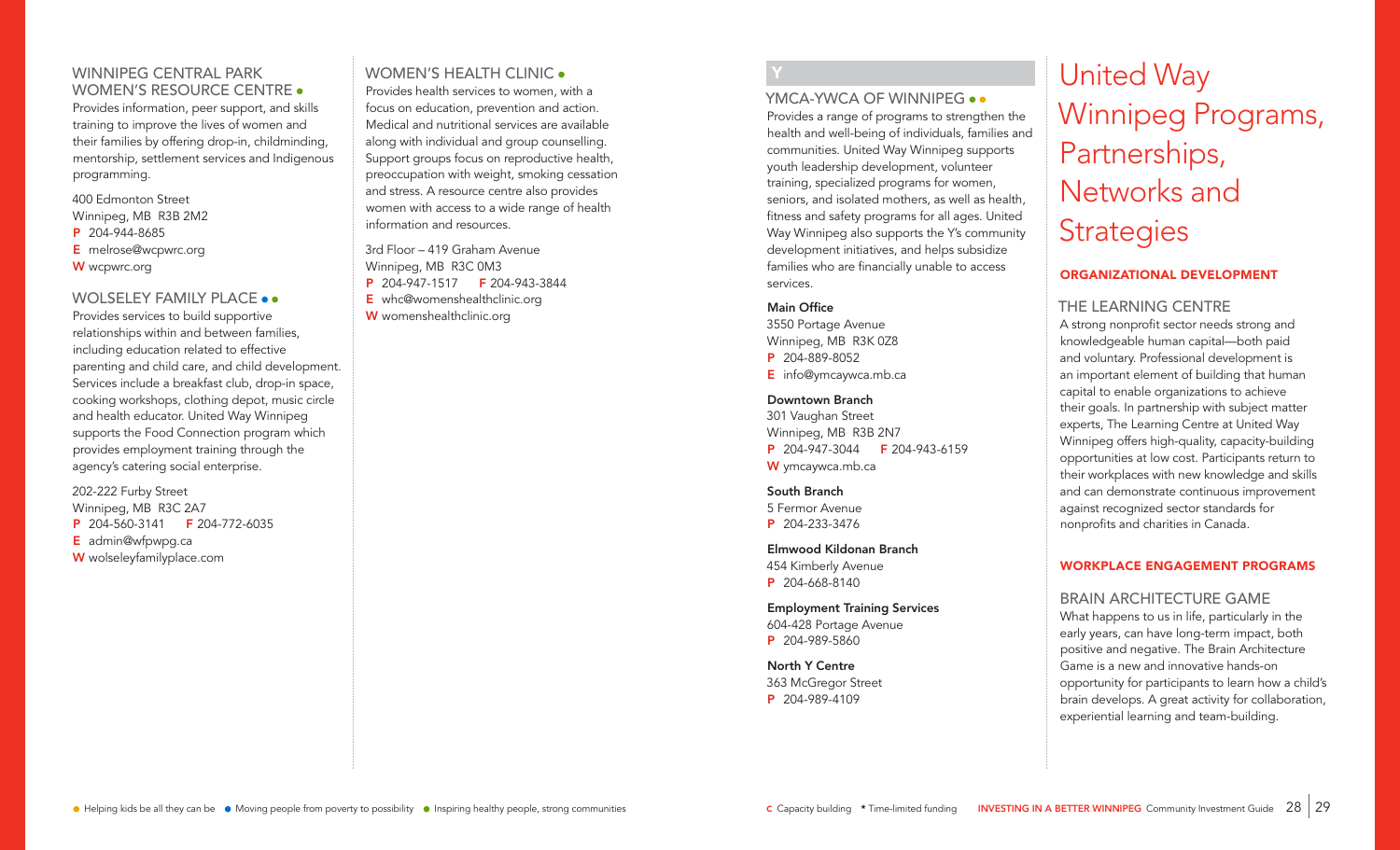# COLLECTION DRIVE

Donations of new products and gently used items are put to good use by community agencies to meet their programming needs and to provide to participants. United Way Winnipeg helps workplaces organize collection drives for needed items and can even arrange for the workplace to deliver them to the agency to see, first-hand, the impact in the community.

If employees are not able to leave the workplace to do a Day of Caring, we can bring a Pop Up Day of Caring to you. For a budget, we will purchase the supplies so that people can put together kits of needed items (e.g., hygiene supplies) to benefit participants at one of United Way Winnipeg's agency partners.

#### DAY OF CARING

A United Way Winnipeg Day of Caring is a unique opportunity for employees, students or organizations to come together and make a difference in our community by taking part in meaningful, hands-on volunteer projects with local community organizations. A rewarding way to build awareness, teamwork and morale.

# GENNEXT

GenNext makes it easy for employees to continue their involvement outside of the annual campaign by providing tailored involvement opportunities and unforgettable experiences.

A great way to engage with other leaders, learn about the issues facing our community, and have fun in the process.

# LIVING ON THE EDGE

Living on the Edge: Taking a Look at Poverty is a unique experience designed to provide a glimpse into what it might be like to live in a low-income family trying to survive from

month to month. A half-day commitment that's guaranteed to change perceptions and provide a lifetime of perspective.

#### MAKE THE MONTH

A digital poverty simulation that presents Winnipeggers with some of the same decisions people living in poverty face. This interactive experience shows the realities of surviving day to day, paycheque to paycheque and the impact that has on your overall well-being.

#### POP UP DAY OF CARING

A Day of Caring that comes to you! We will work with you to determine a budget, and we will purchase the supplies for staff to assemble packages of needed items (like hygiene supplies) to benefit people accessing United Way Winnipeg agency partners.

### WHAT'S NEXT

What's Next is an opportunity for retirees to stay involved with United Way Winnipeg through volunteering, gathering, and giving.

#### PARTNERSHIPS

#### 211 MANITOBA

211 Manitoba is a comprehensive database of social and health services in Manitoba. Led by United Way Winnipeg and Volunteer Manitoba, the system is designed to provide Manitobans with access to the right help at the right time. It is part of a network of 211s across the country.

END HOMELESSNESS WINNIPEG End Homelessness Winnipeg (EHW) is the organization that coordinates actions to further Winnipeg's comprehensive Ten Year Plan to End Homelessness. EHW brings together those experiencing homelessness, service providers,

and other stakeholders to work collaboratively and coordinate their efforts, specifically related to preventing homelessness, increasing housing supply, providing supports, and using evaluation and shared measurement to report on progress. EHW utilizes a collective impact approach.

#### KOATS FOR KIDS

A seasonal partnership that collects and distributes gently used winter outerwear free of charge to Winnipeg children and families. Partners include CTV, 103.1 Virgin Radio, 99.9 BOB FM, TSN 1290, Winnipeg Sun, Winnipeg Fire Paramedic Service, AMJ Campbell, Holiday Inn Winnipeg Airport West, Perth's, Motel 6, PUPS Containers, Access Storage.

### PEG

Led by United Way Winnipeg and the International Institute for Sustainable Development, Peg is an interactive website that allows users to compare, analyze, and learn about the issues that matter most to our community. By tracking key aspects of our city's well-being, we can celebrate the results of our collective efforts and determine where we need to work harder together. Peg also incorporates the United Nations 17 Sustainable Development Goals. By seeing how our measures align with this global standard, we can see how our local priorities compare to communities across the globe.

#### THE WINNIPEG BOLDNESS PROJECT

The Winnipeg Boldness Project works alongside the North End community to improve outcomes for young children in the Point Douglas area. By bringing together community wisdom, research, cross-sectoral partners, and a social lab-type approach, The Winnipeg Boldness Project works with community partners to test new, child-centred responses to issues identified by community members.

# WINNIPEG POVERTY REDUCTION **COUNCIL**

Grounded in the understanding that no one sector can successfully address the complex issue of poverty on its own, United Way Winnipeg established the Winnipeg Poverty Reduction Council (WPRC). The Council brings together leaders from all sectors to, in consultation with the community, develop and implement a comprehensive Framework for Action. With backbone support provided by United Way Winnipeg, the WPRC utilizes the theory and tools of collective impact and social innovation to co-create, action and evaluate innovative solutions to reduce poverty in our community.

# YOUTH AGENCIES ALLIANCE (YAA) c

Coordinates a collaborative network of 15 youthserving agencies, YAA works in partnership to create programs that benefit youth. YAA helps improve direct services by offering support and shared training to member agencies. As well, it enhances existing programs and services by acting as a resource to agencies, policymakers, and the public. United Way Winnipeg supports program coordination and a joint summer camp.

300-61 Juno Street Winnipeg, MB R3A 1T1

- P 204-982-4946 F 204-982-4950
- E director@youthagenciesalliance.com
- W youthagenciesalliance.com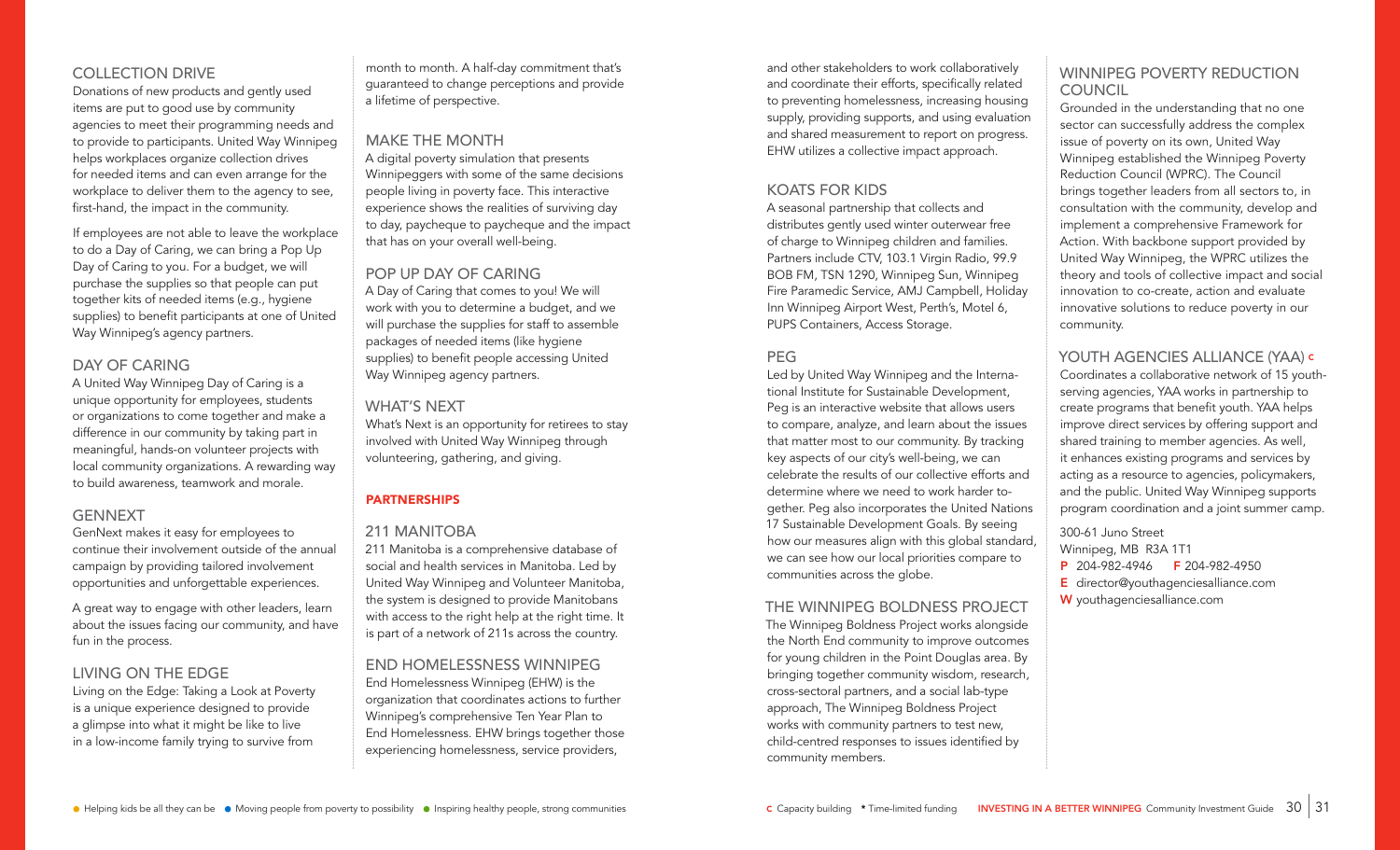#### **STRATEGIES**

#### INDIGENOUS RELATIONS

United Way Winnipeg has been on a learning path in support of truth, inclusion and reconciliation for some time. Over the years, this journey has been guided by many Indigenous leaders, including those who today form United Way Winnipeg's Council for Indigenous Relations (CIR). Our Indigenous Relations Strategy focuses specifically on cultivating relationships, knowledge and capacity within and between Indigenous communities, United Way Winnipeg and the community at large, as well as involving youth in meaningful ways. We do this in order to gain a better understanding of the values, history, interests and legacy unique to the original peoples of this land.

#### YOUTH UNITED

United Way Winnipeg's youth engagement strategy, guided by the Youth United Council, brings together young volunteers to create positive social impact on issues important to young people. For these volunteers, it's an opportunity to learn about our community, enhance leadership skills, and shape the future of our city. For many, Youth United is the start of what will be a lifelong relationship with United Way Winnipeg and a commitment to making a difference in our community.

#### **NETWORKS**

#### ABORIGINAL VISION FOR THE NORTH END

Provides a safe place for Indigenous residents to connect with leadership development opportunities to strengthen Indigenous voices within the community, based on renewal efforts in the North End.

Aboriginal Vision for the North End is guided by a steering committee with representation from 13 agencies located in the North End:

- Aboriginal Seniors Resource Centre
- Bear Clan Patrol
- Community Education Development Association
- Indigenous Women's Healing Centre
- Ma Mawi Wi Chi Itata Centre
- Ndinawemaaganag Endaawaad
- North End Community Renewal Corporation
- North End Women's Centre
- North Point Douglas Women's Centre
- Urban Circle Training Centre
- Wahbung Abinoonjiiag

#### 445 King Street

Winnipeg, MB R2W 2C5 P 204 586-5940 E info@aboriginalvision.org

W AboriginalVision.org

# FOR EVERY FAMILY

The For Every Family initiative is a multi-sectoral partnership led by United Way Winnipeg, and includes the Winnipeg Foundation, the Province of Manitoba, a number of foundations including the Moffat Family Foundation and the Asper Foundation, and private donors. This collaboration is united with a single mission: to raise \$7.5M, with every dollar matched by the Province of Manitoba, to support and strengthen children and families by enhancing 24 United Way Winnipeg-funded Family Resource Centres (FRCs). The FRCs are located throughout Winnipeg in some of our most challenged neighbourhoods.

#### MANITOBA FINANCIAL

EMPOWERMENT NETWORK (MFEN) The Manitoba Financial Empowerment Network (MFEN) is a cross-sectoral collaboration designed to financially empower low-income families. Comprising government, business, and nonprofit organizations, and made possible by United Way Winnipeg donors, MFEN focuses on programs in support of five initiatives: financial information education, coaching, and counselling; access to income-boosting benefits and tax credits; access to safe and affordable financial products and services; opportunities to reduce debt, grow savings and build assets; and consumer awareness and protection.

#### Empower Manitoba

(formerly the Winnipeg AssetBuilders Partnership) is a partnership of organizations that work to deliver financial empowerment programs and services, including financial information, education and coaching, tax filing and benefit assistance, saving and asset building, and access to safe and affordable financial products and services. Current members of Empower Manitoba are IRCOM, Society of Manitobans with Disabilities, Ma Mawi Wi Chi Itata Centre, Macdonald Youth Services, Nor'West Co-Op Community Health, Pluri-elles, Urban Circle Training Centre, Villa Rosa, SEED Winnipeg, and Assiniboine Credit Union.

#### UNITED MENTORING NETWORK

The United Mentoring Network (UMN) provides mentorship opportunities for young people in need of positive adult relationships. The network is a collaboration of nine Winnipeg child- and youth-serving agencies. UMN uses a website as its central hub (winnipegmentors.ca) where people can request a mentor or volunteer to be a mentor. Child- and youth-serving agencies interested in joining the network can connect through the website and share effective practices and approaches to help enhance mentorship experiences.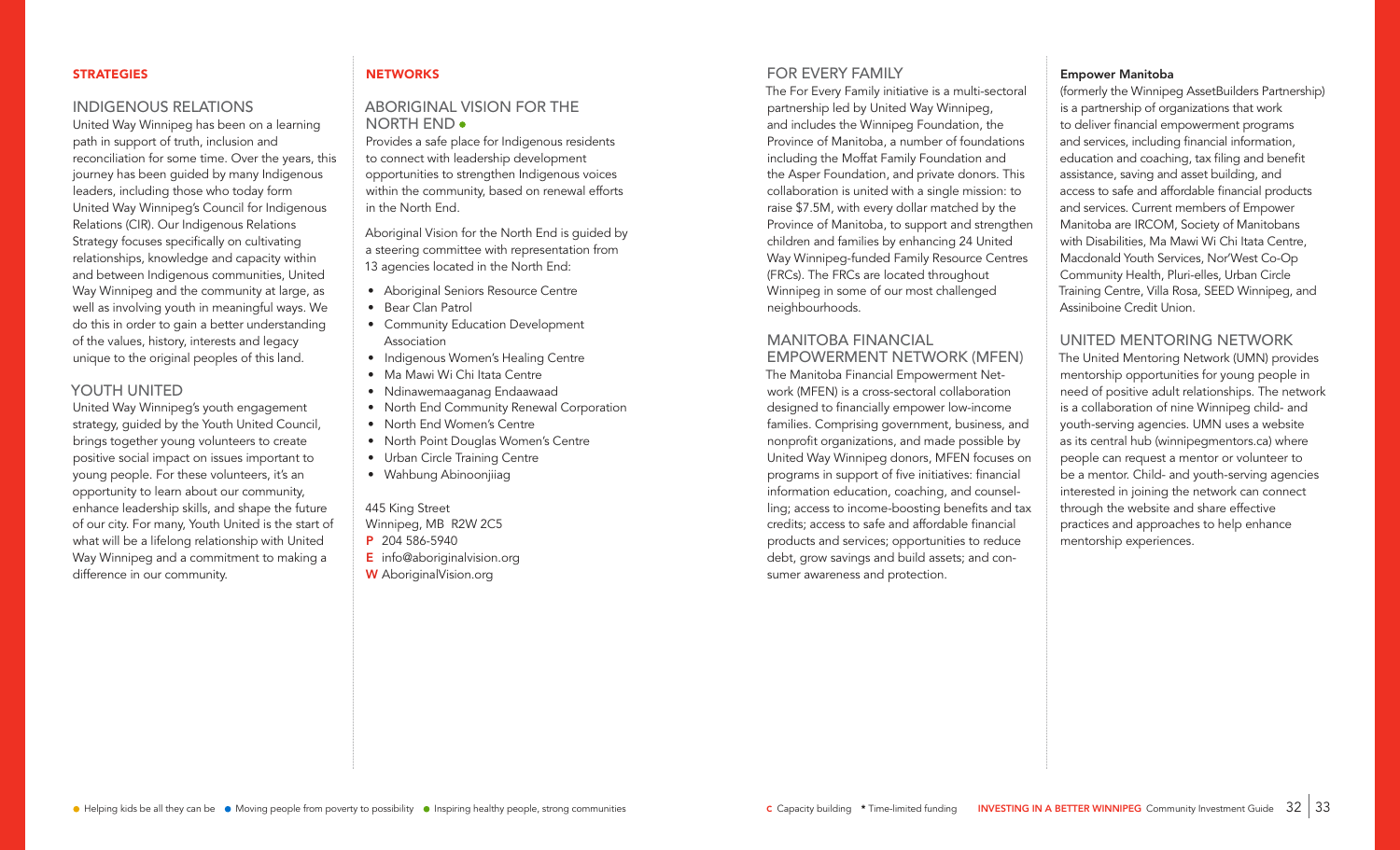

# Investment at a Glance

This map is a snapshot of United Way Winnipeg's investment in our community. For a more detailed view, including investment by impact area, visit **UnitedWayWinnipeg.ca**.

Aboriginal Health & Wellness Centre of Winnipeg<sup>•</sup> African Communities of Manitoba Inc. (ACOMI) A & O: Support Services for Older Adults  $\bullet$ Andrews Street Family Centre (ASFC) <sup>●</sup> Art City ● Arthritis Society, Prairie Division – Manitoba/Nunavut <sup>O</sup> Aurora Family Therapy Centre Big Brothers Big Sisters of Winnipeg<sup>o</sup> Boys & Girls Clubs of Winnipeg  $\bullet$ Canadian Community Economic Development Network – Manitoba (CCEDNet) C Canadian Mental Health Association, Manitoba and Winnipeg (CMHA)  $\bullet$ Canadian Muslim Women's Institute (CMWI) Canadian Red Cross Society (Manitoba Region)  $\bullet$ Centre Renaissance Centre Clan Mothers Healing Village \* CNIB<sup>O</sup> Community Education Development Association (CEDA) Community Financial Counselling Services (CFCS) Community Unemployed Help Centre<br>(CUHC) ● EAGLE Urban Transition Centre \* Elizabeth Fry Society of Manitoba (EFSM) Elmwood Community Resource Centre (ECRC) Evermore Gather Grow Lead Inc.  $\bullet$ Family Dynamics  $\bullet$ Fort Garry Women's Resource Centre (FGWRC) GAIN (Gang Action Interagency Network) ● Girl Guides of Canada, 3 Areas of Winnipeg<sup>®</sup> Good Neighbours Active Living Centre Graffiti Art Programming (GAP) ImagineAbility Immigrant and Refugee Community Organization of Manitoba (IRCOM) Immigrant Centre Manitoba Inc. Inclusion Winnipeg  $\bullet$ Independent Living Resource Centre  $(ILR\dot{C})$   $\bullet$ Indigenous Women's Healing Centre Jewish Child and Family Service  $\bullet$ The John Howard Society of Manitoba  $(JHS)$ Kã Ni Kãnichihk ●●

Kidthink Children's Mental Health<br>Centre Inc. ● ● \* Kildonan Youth Activity Centre (KYAC) Knowles Centre L'Arche Winnipeg<sup>®</sup> The Laurel Centre Learning Disabilities Association of Manitoba (LDAM) Ma Mawi Wi Chi Itata Centre <sup>OO</sup> Macdonald Youth Services (MYS) <sup>O</sup> Main Street Project (MSP) Manitoba Association for Rights and Liberties (MARL) ● Manitoba Interfaith Immigration Council (Welcome Place) ● Manitoba Possible <sup>O</sup> Manitoba School Improvement Program – The Peaceful Village Inc. Maples Youth Activity Centre (MYAC) ● Marlene Street Community Resource Centre<sup>®</sup> Marymound  $\bullet$ Meals on Wheels of Winnipeg Mediation Services – A Community Resource for Conflict Resolution C Mood Disorders Association of Manitoba<sup>O</sup> Mount Carmel Clinic <sup>O</sup> Multiple Sclerosis Society of Canada – Winnipeg Chapter  $\bullet$ Ndinawemaaganag Endaawaad New Directions for Children, Youth, Adults and Families <sup>O</sup> New Life Ministries ● North End Community Renewal Corporation (NECRC) North End Women's Centre ●● North Point Douglas Women's Centre NorWest Co-op Community Health  $\bullet$ Ogijiita Pimatiswin Kinamatawin (OPK) Opportunities for Employment (OFE) Oshki-Giizhig Inc. ● \* Oyate Tipi Cumini Yape Palliative Manitoba<sup>®</sup> Pluri-elles (Manitoba) Rainbow Resource Centre

Reaching E-Quality Employment Services (REES) Resource Assistance for Youth (RaY) <sup>O</sup> Rose & Max Rady Jewish Community Centre<sup>®</sup> Rossbrook House SEED Winnipeg (Supporting Employment & Economic Development) Sexuality Education Resource Centre  $(SERC)$ 

Winnipeg Boldness Project Winnipeg Poverty Reduction Council Youth Agencies Alliance (YAA) C Youth United Workplace Engagement Initiatives Brain Architecture Game Collection Drive Day of Caring Living on the Edge Poverty Simulation Make the Month Online Poverty Simulation

Manitoba Financial Empowerment

United Mentoring Network

South Winnipeg Family Information Centre

Volunteer Manitoba (VM) C Wahbung Abinoonjiiag Inc. \* West Broadway Youth Outreach <sup>O</sup> West Central Women's Resource

Wolseley Family Place  $\bullet$ Women's Health Clinic  $\bullet$ YMCA-YWCA of Winnipeg ●● Programs, Partnerships & Strategies

Winnipeg Central Park Women's Resource

Aboriginal Vision for the North End

Manitoba<sup>®</sup> Teen Stop Jeunesse Thrive Community Support Circle <sup>O</sup> Urban Circle Training Centre

Villa Rosa

Centre <sup>O</sup>

Centre<sup>d</sup>

211 Manitoba

GenNext Indigenous Relations Koats for Kids The Learning Centre

Network Peg

What's Next

Empower Manitoba End Homelessness Winnipeg For Every Family Initiative

Spence Neighbourhood Association <sup>O</sup> Spinal Cord Injury Manitoba <sup>O</sup> St. Boniface Street Links – Morberg House \* Stroke Recovery Association of

Pop Up Day of Caring

Social Planning Council of Winnipeg C

\* Time-limited funding All information accurate as of June 2019